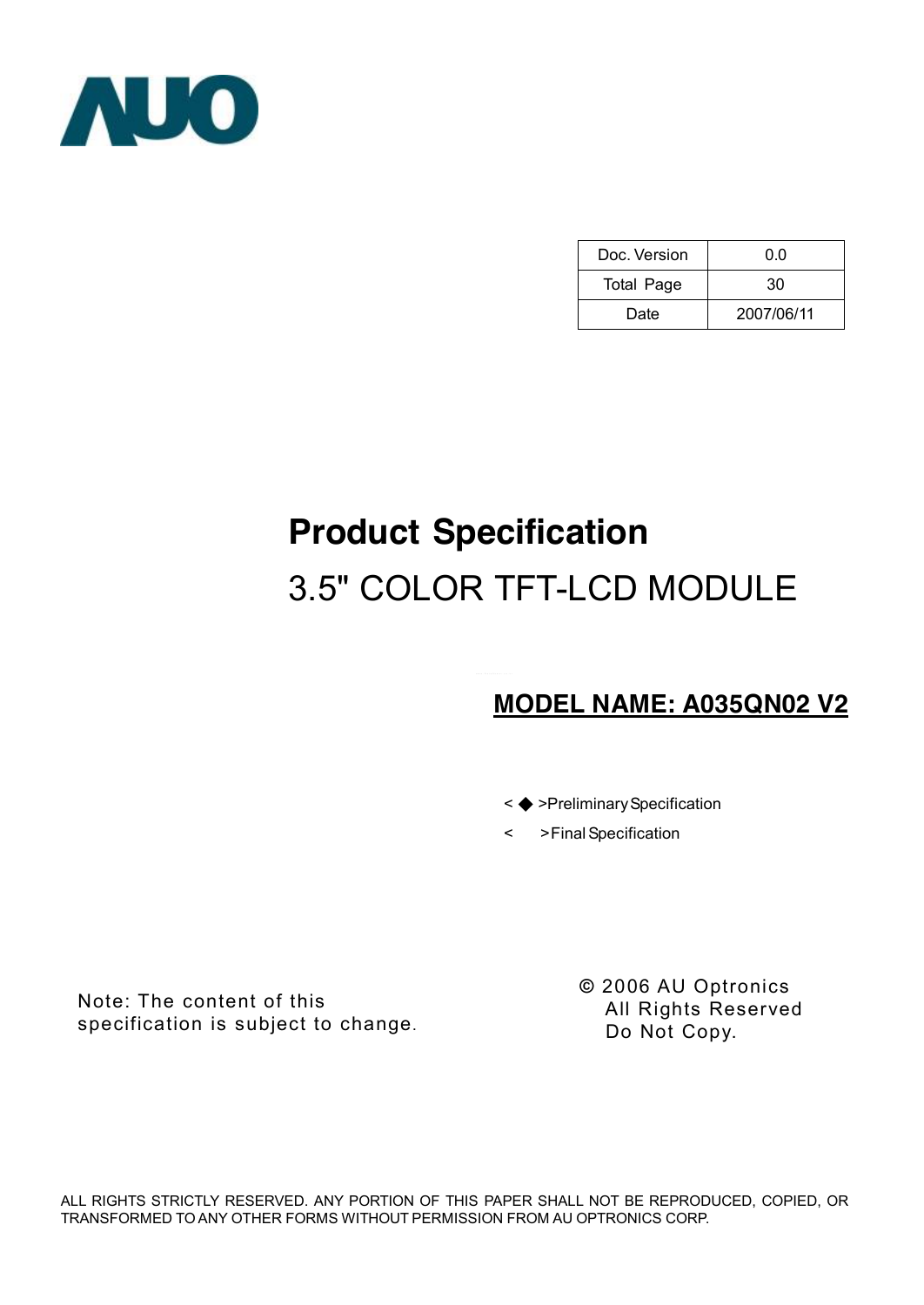

# **Record of Revision**

| <b>Version</b> | <b>Revise Date</b> | Page | <b>Content</b> |
|----------------|--------------------|------|----------------|
| 0.0            | 2007/06/11         |      | First draft.   |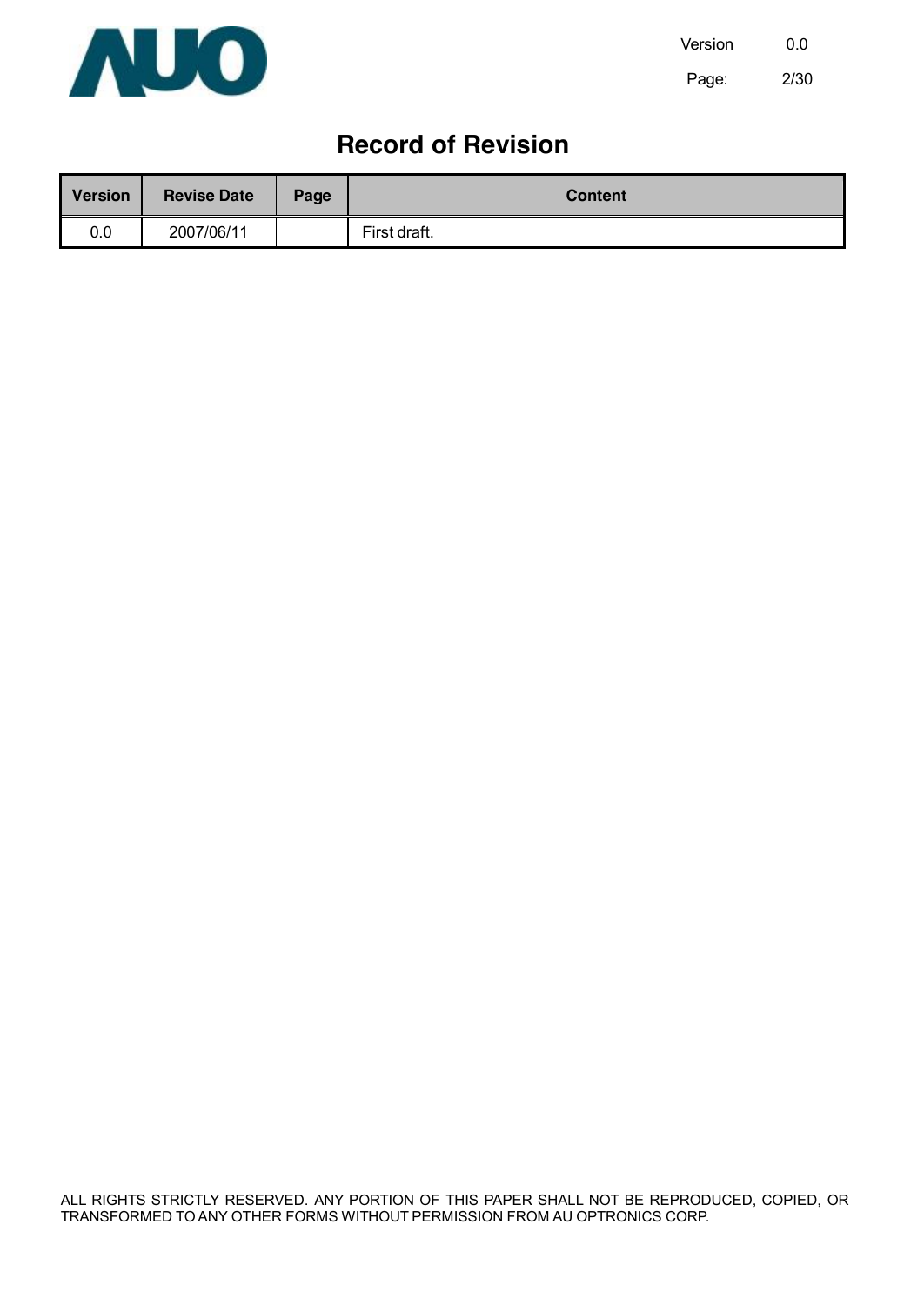

# **Contents:**

| В.        |    |  |
|-----------|----|--|
| <u>C.</u> |    |  |
| <u>D.</u> |    |  |
| Е.        |    |  |
| 1.        |    |  |
|           |    |  |
|           |    |  |
|           |    |  |
|           |    |  |
|           |    |  |
|           |    |  |
|           |    |  |
|           |    |  |
|           |    |  |
| <u>F.</u> |    |  |
| <u>G.</u> |    |  |
| Η.        |    |  |
| <u>L</u>  |    |  |
|           | 1. |  |
|           | 2. |  |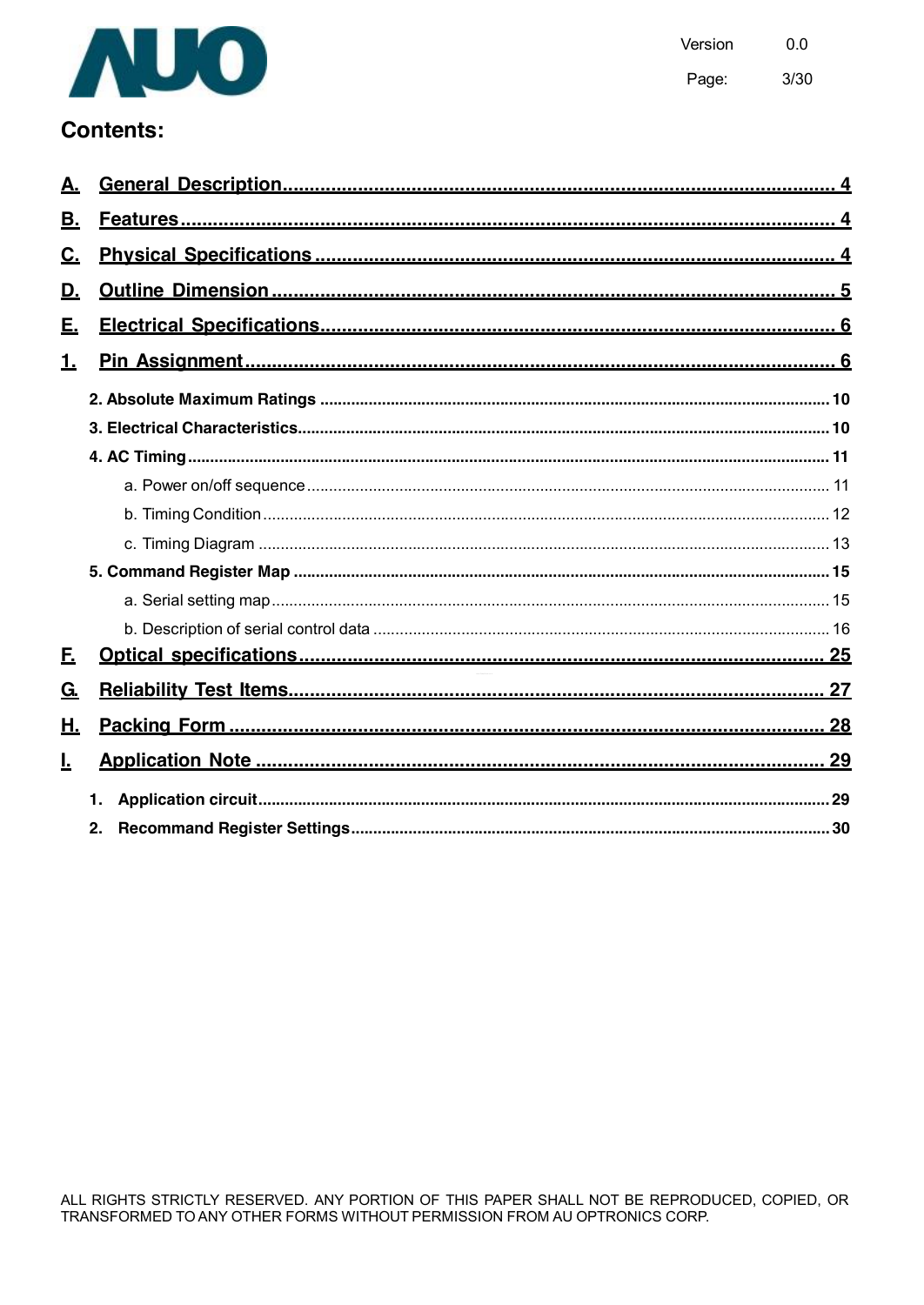

Version 0.0 Page: 4/30

### **A. General Description**

A035QN02 V2 is an amorphous transmissive type Thin Film Transistor Liquid crystal Display (TFT-LCD). This model is composed of a TFT-LCD and a driver IC.

# **B. Features**

3.5-inch display QVGA resolution in RGB stripe dot arrangement DC/DC integrated 3-wire register setting Interfaces: parallel RGB 18-bit Wide viewing angle Green design

# **C. Physical Specifications**

| NO.            | <b>Item</b>                           | <b>Unit</b> | <b>Specification</b>       | <b>Remark</b> |
|----------------|---------------------------------------|-------------|----------------------------|---------------|
| 1              | <b>Display Resolution</b>             | dot         | 320 RGB (H) × 240(V)       |               |
| $\overline{2}$ | <b>Active Area</b>                    | mm          | 70.08(H)×52.56(V)          |               |
| 3              | <b>Screen Size</b>                    | inch        | 3.5(Diagonal)              |               |
| 4              | Dot Pitch                             | mm          | $0.073(H) \times 0.219(V)$ |               |
| 5              | <b>Color Configuration</b>            |             | R. G. B. Stripe            | Note 1        |
| 6              | <b>Color Depth</b>                    |             | 262K Colors                |               |
| 7              | <b>Overall Dimension</b>              | mm          | 74.64(H)×60.96(V)x1.432(T) |               |
| 8              | Weight                                | g           | 13                         |               |
| 9              | Panel surface treatment               |             | Hard coating 3H            |               |
| 10             | Display Mode                          |             | Normally White             |               |
| 11             | <b>Gray Level Inversion Direction</b> |             | 6 O'clock                  |               |

Note 1: Below figure shows dot stripe arrangement.

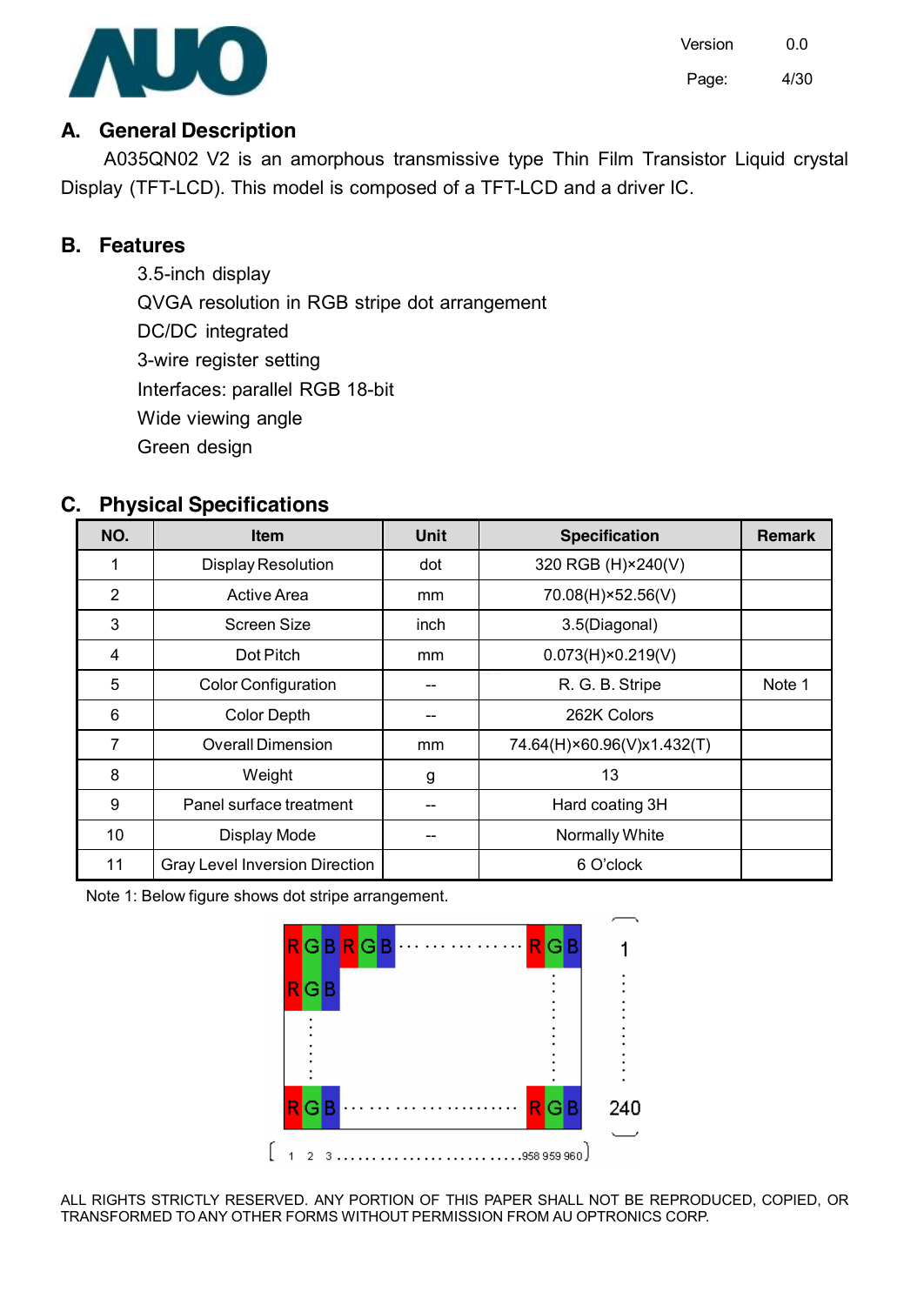

### **D. Outline Dimension**

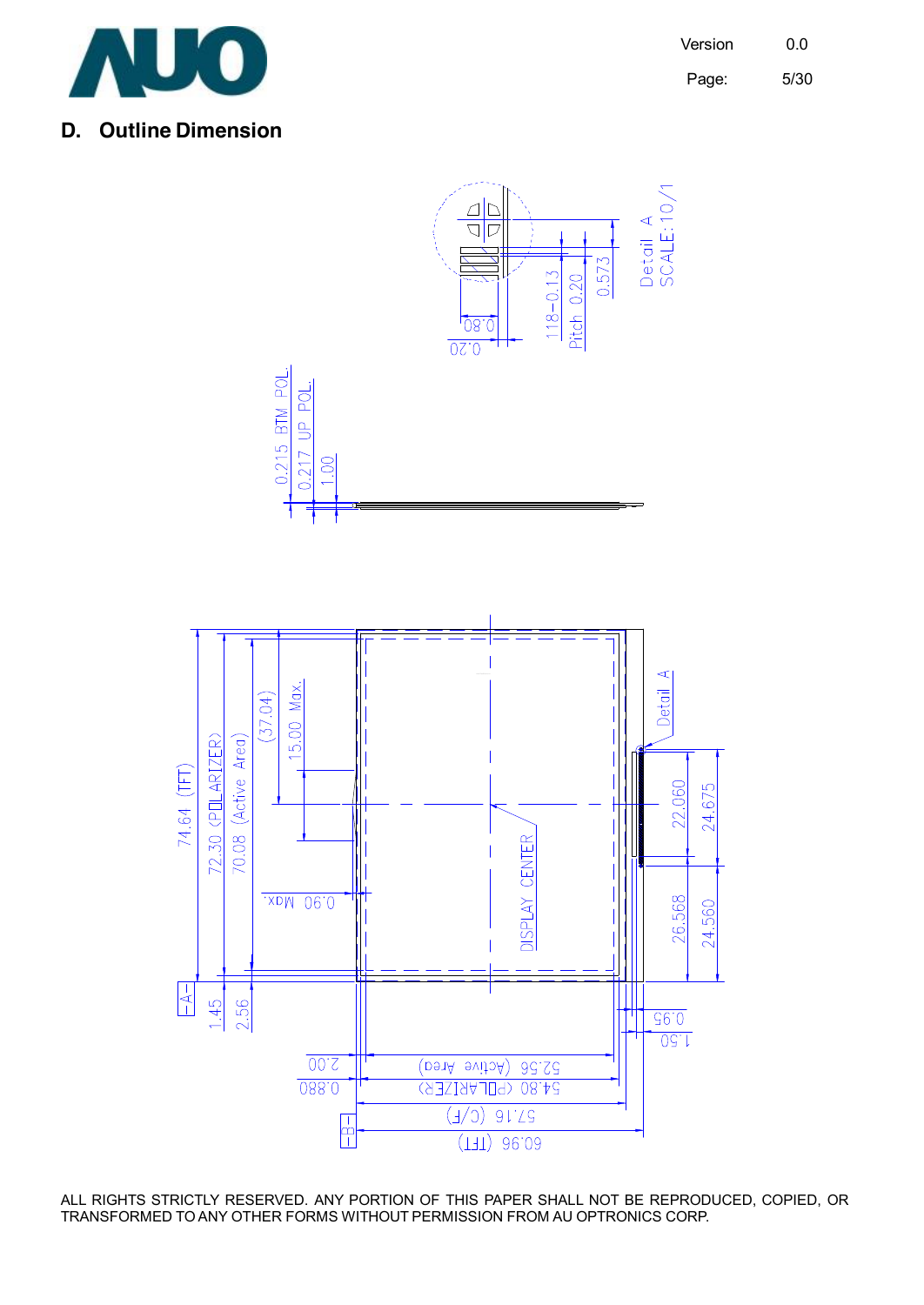

Version 0.0 Page: 6/30

# **E. Electrical Specifications**

# **1. Pin Assignment**

| No.            | <b>Pin Name</b>  | I/O          | <b>Description</b>                | <b>Remarks</b> |
|----------------|------------------|--------------|-----------------------------------|----------------|
| 1              | <b>DUMMY</b>     |              | Dummy pin                         |                |
| $\overline{2}$ | <b>DUMMY</b>     |              | Dummy pin                         |                |
| 3              | <b>VCOM</b>      | $\circ$      | Power supply for common electrode |                |
| 4              | <b>VCOM</b>      | $\circ$      | Power supply for common electrode |                |
| 5              | <b>EXVR VSS</b>  | I            | Connect to VSS                    |                |
| 6              | <b>VGH</b>       | $\mathsf C$  | Stabilizing capacitor             |                |
| $\overline{7}$ | <b>VGH</b>       | C            | Stabilizing capacitor             |                |
| 8              | C <sub>2</sub> P | C            | Booster capacitor                 |                |
| 9              | C <sub>2</sub> P | C            | Booster capacitor                 |                |
| 10             | C <sub>2</sub> N | C            | Booster capacitor                 |                |
| 11             | C <sub>2</sub> N | $\mathsf C$  | Booster capacitor                 |                |
| 12             | C <sub>1</sub> P | C            | Booster capacitor                 |                |
| 13             | C <sub>1</sub> P | C            | Booster capacitor                 |                |
| 14             | C <sub>1</sub> N | C            | Booster capacitor                 |                |
| 15             | C <sub>1</sub> N | C            | Booster capacitor                 |                |
| 16             | <b>VGL</b>       | C            | Stabilizing capacitor             |                |
| 17             | <b>VGL</b>       | C            | Stabilizing capacitor             |                |
| 18             | C <sub>3</sub> N | $\mathsf{C}$ | Booster capacitor                 |                |
| 19             | C <sub>3</sub> N | $\mathsf C$  | Booster capacitor                 |                |
| 20             | C <sub>3</sub> P | C            | Booster capacitor                 |                |
| 21             | C <sub>3</sub> P | C            | Booster capacitor                 |                |
| 22             | <b>VCHS</b>      | G            | Ground for charge pump            |                |
| 23             | <b>VCHS</b>      | G            | Ground for charge pump            |                |
| 24             | <b>VCHS</b>      | G            | Ground for charge pump            |                |
| 25             | <b>VCI</b>       | P            | Power supply for charge pump      |                |
| 26             | <b>VCI</b>       | P            | Power supply for charge pump      |                |
| 27             | <b>VCI</b>       | P            | Power supply for charge pump      |                |
| 28             | VCIX2            | $\mathsf C$  | Stabilizing capacitor             |                |
| 29             | VCIX2            | $\mathsf C$  | Stabilizing capacitor             |                |
| 30             | VCIX2J           | P            | Connect to VCIX2                  |                |
| 31             | VCIX2J           | $\mathsf{P}$ | Connect to VCIX2                  |                |
| 32             | VCIX2G           | P            | Connect to VCIX2                  |                |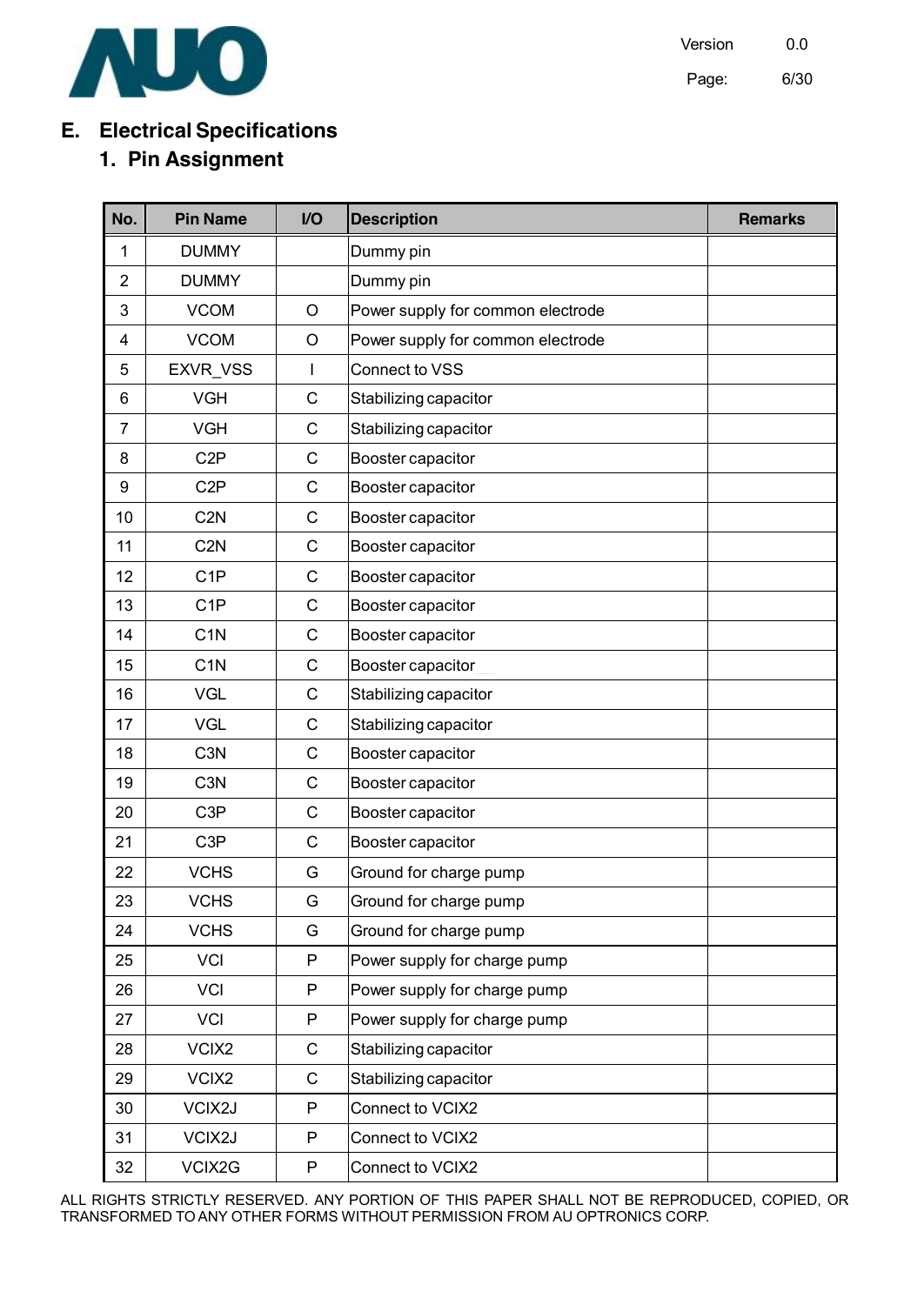

| VCIX2G<br>Connect to VCIX2<br><b>P</b>                                                                  |  |
|---------------------------------------------------------------------------------------------------------|--|
| <b>CYP</b><br>Booster capacitor                                                                         |  |
| <b>CYP</b><br>Booster capacitor                                                                         |  |
| <b>CYN</b><br>Booster capacitor                                                                         |  |
| <b>CYN</b><br>Booster capacitor                                                                         |  |
| Power supply for charge pump<br><b>VCI</b>                                                              |  |
| <b>VCI</b><br>Power supply for charge pump<br><b>P</b>                                                  |  |
| <b>VCI</b><br>P Power supply for charge pump                                                            |  |
| <b>VCHS</b><br>Ground for charge pump                                                                   |  |
| <b>VCHS</b><br>Ground for charge pump                                                                   |  |
| <b>VCHS</b><br>G Ground for charge pump                                                                 |  |
| Connect to VCHS as short as possible<br><b>HC</b>                                                       |  |
| Connect to VCHS as short as possible<br>HC                                                              |  |
| <b>VCIM</b><br>Stabilizing capacitor                                                                    |  |
| <b>VCIM</b><br>Stabilizing capacitor                                                                    |  |
| <b>CXP</b><br>Booster capacitor                                                                         |  |
| <b>CXP</b><br>Booster capacitor                                                                         |  |
| <b>CXN</b><br>Booster capacitor                                                                         |  |
| <b>CXN</b><br>Booster capacitor                                                                         |  |
| <b>TESTA</b><br>No connection                                                                           |  |
| <b>TESTB</b><br>No connection                                                                           |  |
| <b>TESTC</b><br>No connection                                                                           |  |
| CM<br>Connect to ground                                                                                 |  |
| <b>REGVDD</b><br>Connect to VDDIO                                                                       |  |
| System reset pin                                                                                        |  |
| I Connect to ground                                                                                     |  |
| THE RESE<br>Connect to ground                                                                           |  |
| Connect to ground<br>Connect to VDDIO                                                                   |  |
| I Connect to VDDIO<br><b>VDDEXT</b>                                                                     |  |
|                                                                                                         |  |
| P Connect to VREGC<br>C Stabilizing capacitor<br>C Stabilizing capacitor<br>G System ground<br>EN VOORE |  |
|                                                                                                         |  |
|                                                                                                         |  |
| <b>SHUT</b><br>Sleep mode, connect to VSS for normal operation                                          |  |
| <b>SDO</b><br>Data output for SPI                                                                       |  |
|                                                                                                         |  |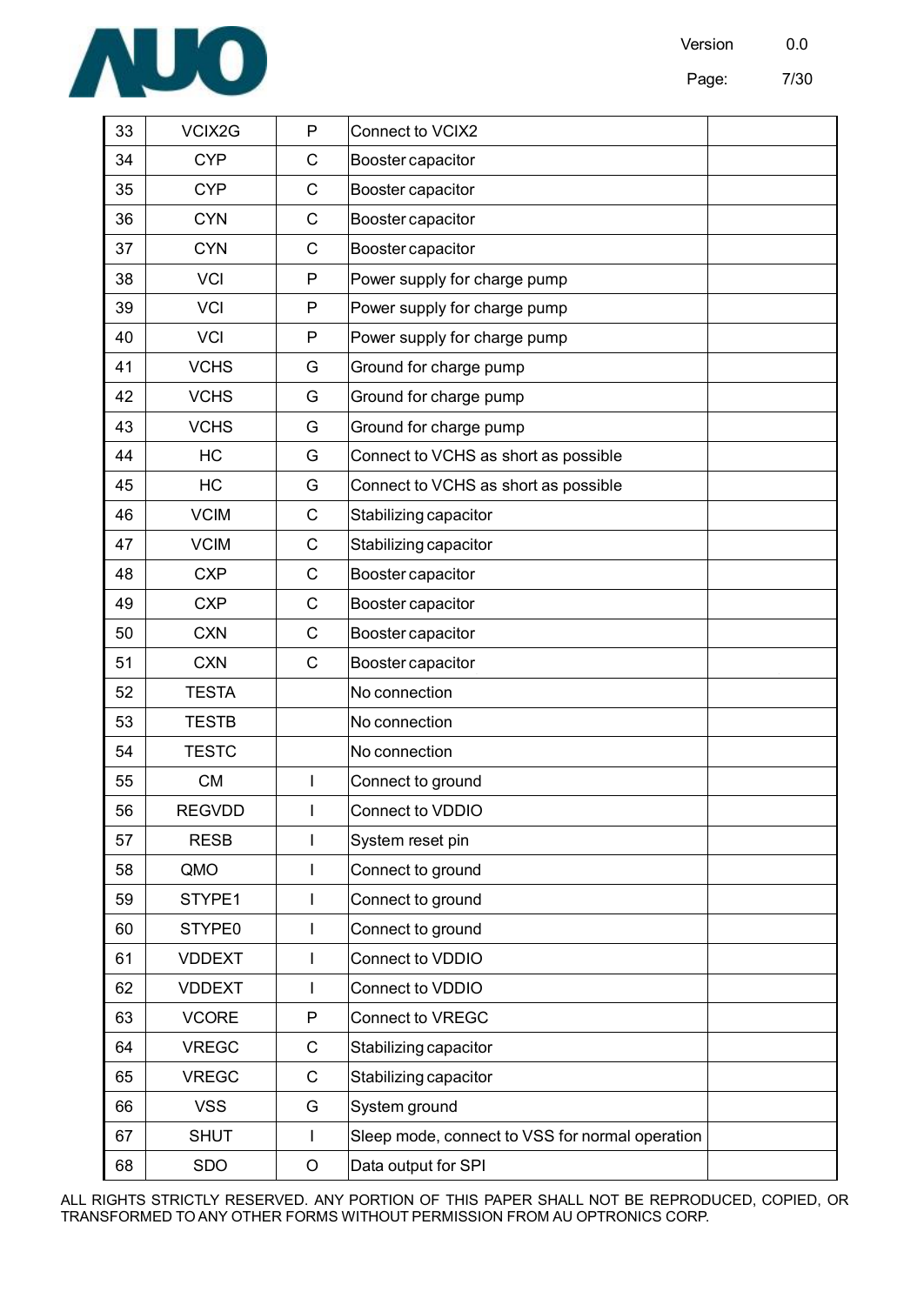

| SDC                                              | Data/Command pin for SPI                  |  |  |
|--------------------------------------------------|-------------------------------------------|--|--|
| __<br><b>CSB</b>                                 | Chip select for SPI                       |  |  |
| —<br>SDI                                         | Data input for SPI                        |  |  |
| SCK                                              | Data clock for SPI                        |  |  |
| <b>VDDIO</b>                                     | Power supply for logic I/O                |  |  |
| <b>VDROP</b>                                     | Connect to VDDIOG                         |  |  |
| <b>VDDIOG</b>                                    | Power input for logic I/O                 |  |  |
| <b>VDDIOG</b>                                    | Power input for logic I/O                 |  |  |
| <b>DEN</b>                                       | Display enable pin from controller        |  |  |
| <b>RGBSPI</b>                                    | Connect to VDDIO                          |  |  |
| BB <sub>5</sub>                                  | Blue data bit5                            |  |  |
| BB4                                              | Blue data bit4                            |  |  |
| BB <sub>3</sub>                                  | Blue data bit3                            |  |  |
| BB <sub>2</sub><br>——                            | Blue data bit2                            |  |  |
| BB1                                              | Blue data bit1                            |  |  |
| BB0                                              | Blue data bit0                            |  |  |
| GG5                                              | Green data bit5                           |  |  |
| GG4                                              | Green data bit4                           |  |  |
| GG3<br>$ -$                                      | Green data bit3                           |  |  |
| GG <sub>2</sub>                                  | Green data bit2                           |  |  |
| GG1                                              | Green data bit1                           |  |  |
| GG0                                              | Green data bit0                           |  |  |
| RR5<br>—                                         | Red data bit5                             |  |  |
| RR4<br>ו כם<br>$U$ $\sim$ $\sim$ $\sim$<br>____  | Red data bit4<br><b>Contract Contract</b> |  |  |
| RR3<br>$-3$                                      | Red data bit3                             |  |  |
| RR <sub>2</sub>                                  | Red data bit2                             |  |  |
| RR1<br>___                                       | Red data bit1                             |  |  |
| RR0<br>6  <br>——                                 | Red data bit0                             |  |  |
| <b>VSYNC</b><br>ו דו<br>$\overline{\phantom{a}}$ | Frame synchronization signal              |  |  |
| <b>HSYNC</b>                                     | Line synchronization signal               |  |  |
| <b>DOTCLK</b>                                    | Dot-clock signal and oscillator source    |  |  |
| $\frac{1}{100}$<br><b>CDMU0</b>                  | Stabilizing capacitor                     |  |  |
| $\overline{101}$<br><b>AVSS</b>                  | Ground for analog circuit                 |  |  |
| $\frac{1}{102}$<br><b>AVSS</b>                   | Ground for analog circuit<br>G            |  |  |
| $\overline{103}$<br>VCI                          | Power supply for charge pump              |  |  |
| $\overline{104}$ VCI                             | P Power supply for charge pump            |  |  |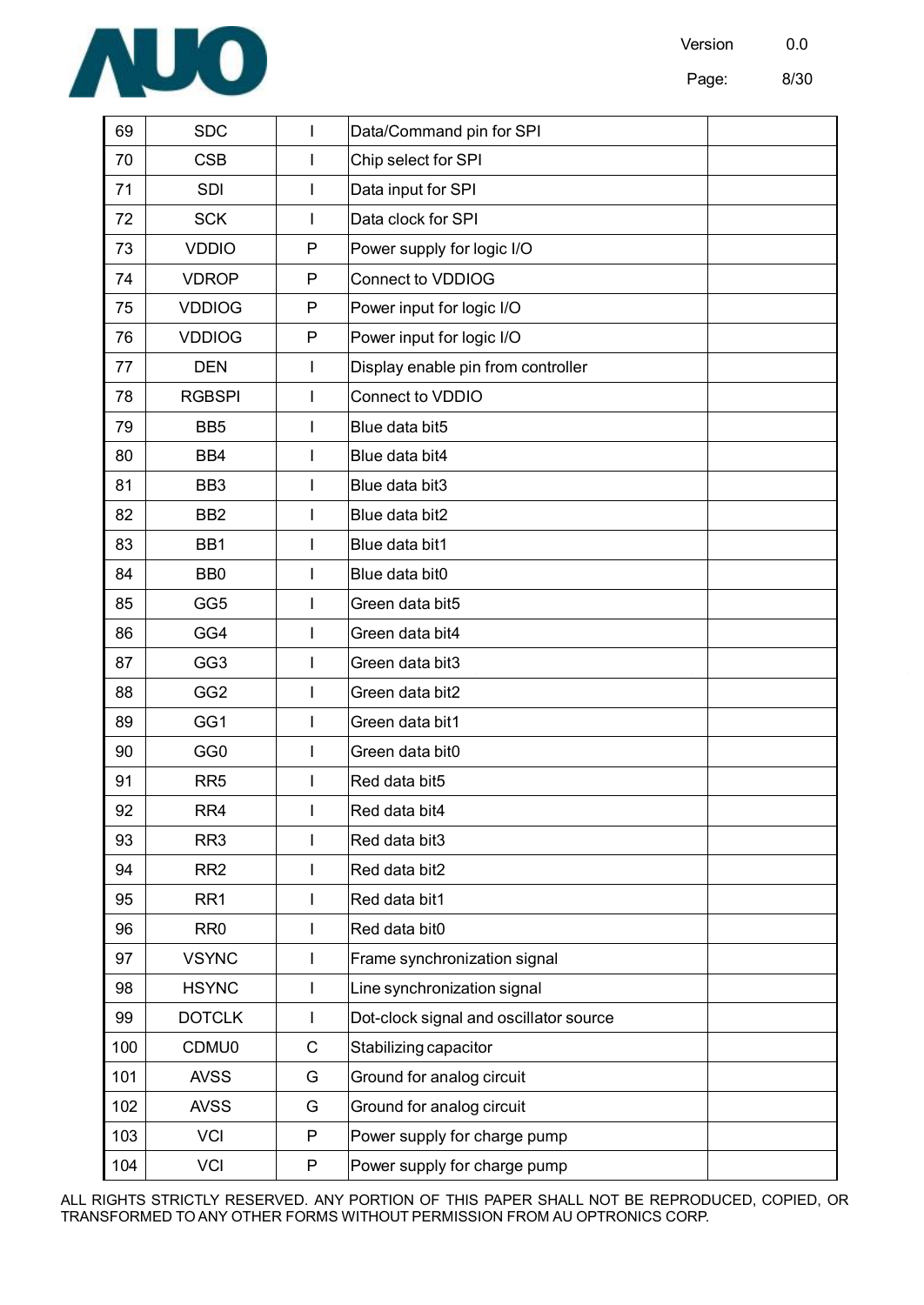



| 105 | VLCD63        | C | Stabilizing capacitor             |  |
|-----|---------------|---|-----------------------------------|--|
| 106 | <b>VCOMH</b>  | C | Stabilizing capacitor             |  |
| 107 | <b>VCOMH</b>  | C | Stabilizing capacitor             |  |
| 108 | <b>VCOML</b>  | C | Stabilizing capacitor             |  |
| 109 | <b>VCOML</b>  | C | Stabilizing capacitor             |  |
| 110 | <b>VSSRC</b>  | G | Ground for analog circuit         |  |
| 111 | <b>VCIP</b>   | P | Power supply for analog circuit   |  |
| 112 | <b>VSS</b>    | G | System ground                     |  |
| 113 | <b>CSVCMP</b> | C | Booster capacitor                 |  |
| 114 | <b>CSVCMN</b> | C | Booster capacitor                 |  |
| 115 | <b>VCOM</b>   | O | Power supply for common electrode |  |
| 116 | <b>VCOM</b>   | O | Power supply for common electrode |  |
| 117 | <b>DUMMY</b>  |   | Dummy pin                         |  |
| 118 | <b>DUMMY</b>  |   | Dummy pin                         |  |

I: Digital signal input, O: Digital signal output, G: GND, PI: Power input, C: Capacitor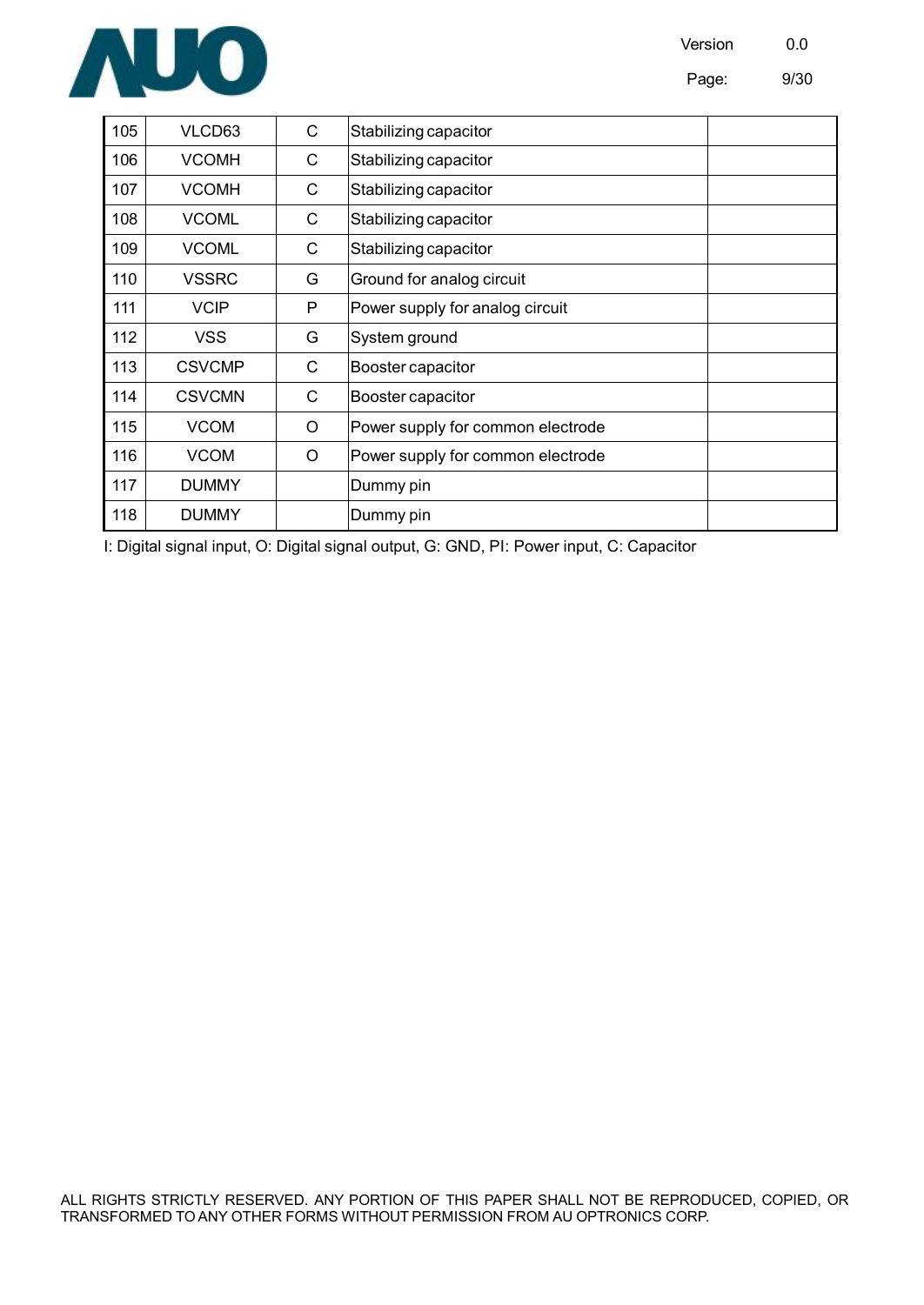

#### **2. Absolute Maximum Ratings**

| <b>Items</b>  | Symbol       |        | <b>Values</b> | <b>Unit</b> | <b>Condition</b> |  |
|---------------|--------------|--------|---------------|-------------|------------------|--|
|               |              | Min.   | Max.          |             |                  |  |
|               | <b>VDDIO</b> | $-0.3$ |               |             |                  |  |
| Power Voltage | VCI          | $-0.3$ |               |             |                  |  |

Note 1.If the operating condition exceeds the absolute maximum ratings, the TFT-LCD module may be damaged permanently. Also, if the module operated with the absolute maximum ratings for a long time, its reliability may drop.

#### **3. Electrical Characteristics**

The following items are measured under stable condition and suggested application circuit.

| Parameter                   | Symbol          | Min         | Typ | Max                | Unit       | <b>Notes</b> |
|-----------------------------|-----------------|-------------|-----|--------------------|------------|--------------|
| <b>Digital Power Supply</b> | VDDIO           | 2.5         | 3.3 | 3.6                |            |              |
| <b>Analog Power Supply</b>  | VCI             | 2.5         | 3.3 | 3.6                | v          |              |
| <b>Frame Frequency</b>      | $\sf r_{Frame}$ |             | 60  |                    | Hz.        |              |
| Dot Data Clock              | <b>DCLK</b>     |             | 5   |                    | <b>MHz</b> |              |
|                             | Vi              | 0           |     | $0.2 \times VDDIO$ | V          |              |
| Input Signal Voltage        | VI              | 0.8 x VDDIO |     | VDDIO              |            |              |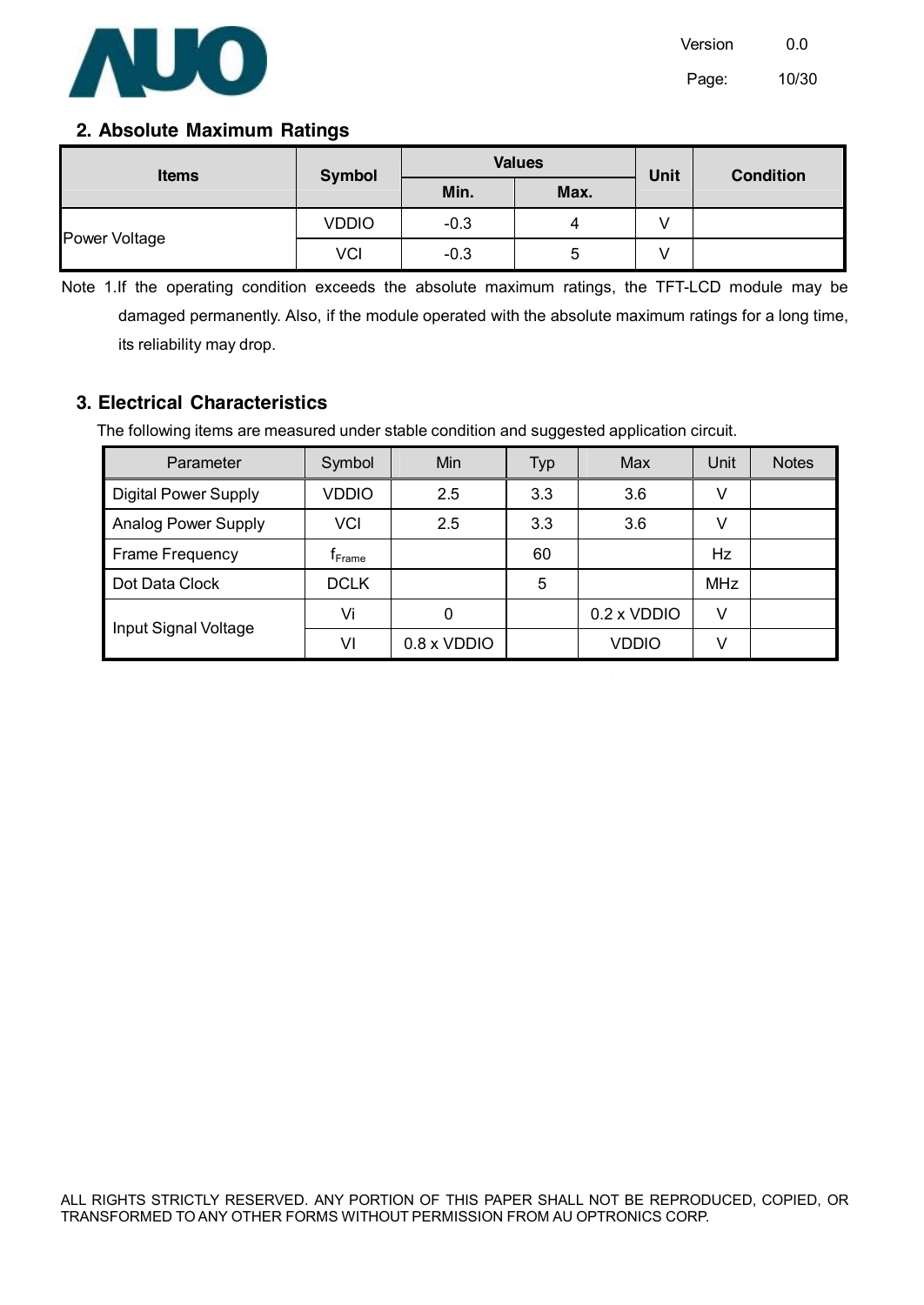

# **4. AC Timing**

#### **Power On**



| Characteristics                    | Symbol    | <b>Min</b> | Typ | Max | Unit  |
|------------------------------------|-----------|------------|-----|-----|-------|
| VDDIO on to falling edge of SHUT   | tp-shut   |            |     |     | uSec  |
| <b>DOTCLK</b>                      | tclk-shut |            |     |     | clk   |
| Falling edge of SHUT to display on |           |            |     | 10  | frame |
| -- 1 line: 336 clk                 | tshut-on  |            |     |     |       |
| -- 1frame: 244 line                |           |            | 164 |     | mSec  |
| $-$ DOTCLK = 5.0 MHz               |           |            |     |     |       |

**Note1: It is necessary to input DOTCLK before the falling edge of SHUT.** 

**Note2: Display starts at 10th falling edge of VSTNC after the falling edge of SHUT**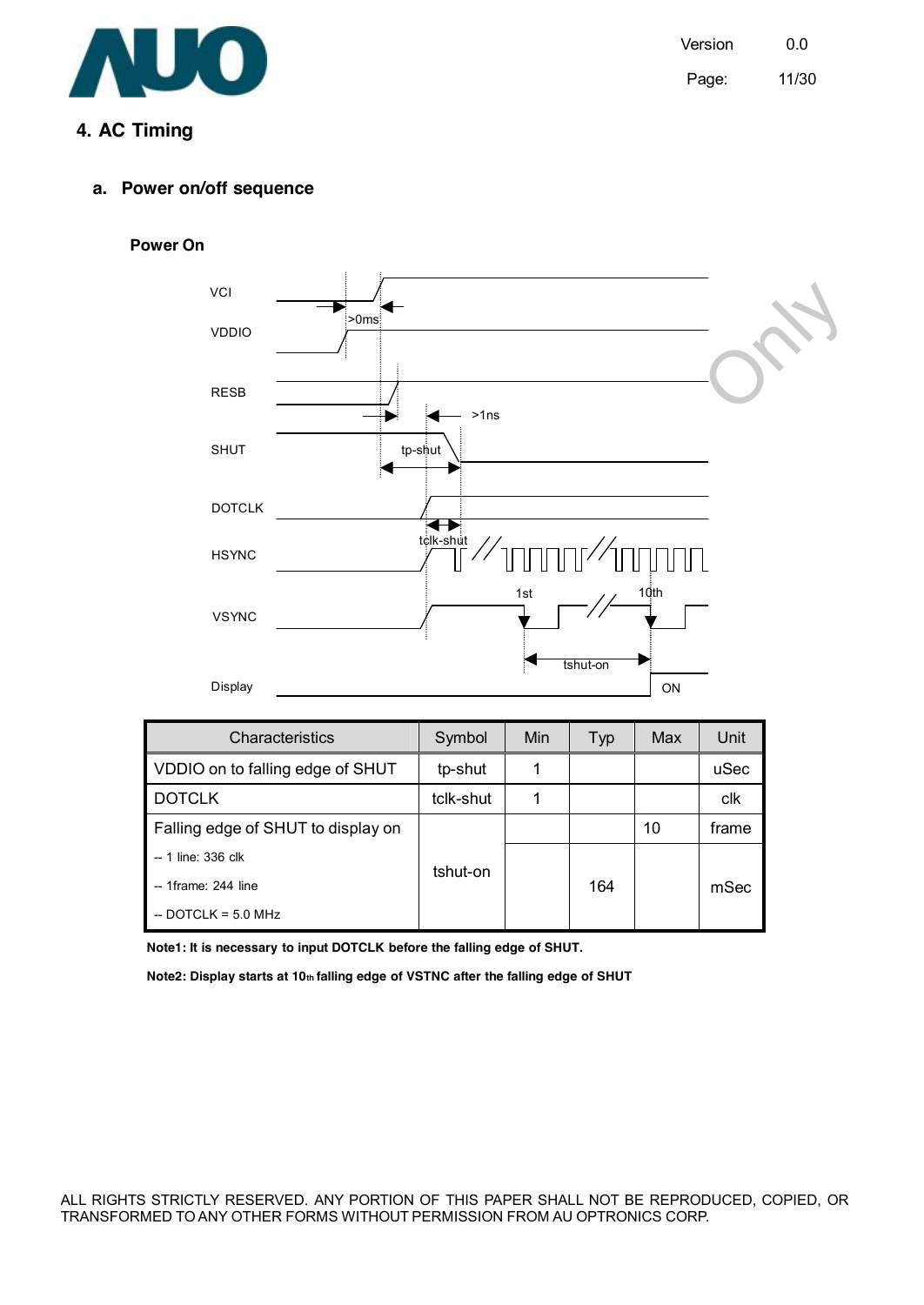

Page: 12/30

**Power Off** 



| Characteristics                        | Symbol    | <b>Min</b> | Typ | Max | Unit  |
|----------------------------------------|-----------|------------|-----|-----|-------|
| Rising edge of SHUT to display off     |           | 2          |     | 10  | frame |
| -- 1 line: 336 clk                     | tshut-off |            |     |     |       |
| $-$ 1frame: 244 line                   |           | 32.8       |     |     | mSec  |
| $-$ DOTCLK = 5.0 MHz                   |           |            |     |     |       |
| Input-signal-off to VDDEXT / VDDIO Off | toff-vdd  |            |     |     | uSec  |

**Note1: DOTCLK must be maintained at lease 2 frames after the rising edge of SHUT.** 

**Note2: Display b ome off at the 2nd falling edge of VSTNC after the falling edge of SHUT.** 

Note3: If RESET signal is necessary for power down, provide it after the 2-frames-cycle of the SHUT period.

#### **b. Timing Condition**

| Characteristics         | Symbol              | Min | Typ | Max | Unit       |
|-------------------------|---------------------|-----|-----|-----|------------|
| <b>DOTCLK Frequency</b> | $f_{\text{DOTCLK}}$ |     | 5.0 | 7.5 | <b>MHz</b> |
| <b>DOTCLK Period</b>    | t <sub>DOTCLK</sub> | 133 | 200 |     | nSec       |
| Vsync Setup Time        | $\rm t_{vsys}$      | 20  |     |     | nSec       |
| Vsync Hold Time         | $\rm t_{vsyn}$      | 20  |     |     | nSec       |
| Hsync Setup Time        | $t_{\sf hsys}$      | 20  |     |     | nSec       |
| Hsync Hold Time         | t <sub>hsyh</sub>   | 20  |     |     | nSec       |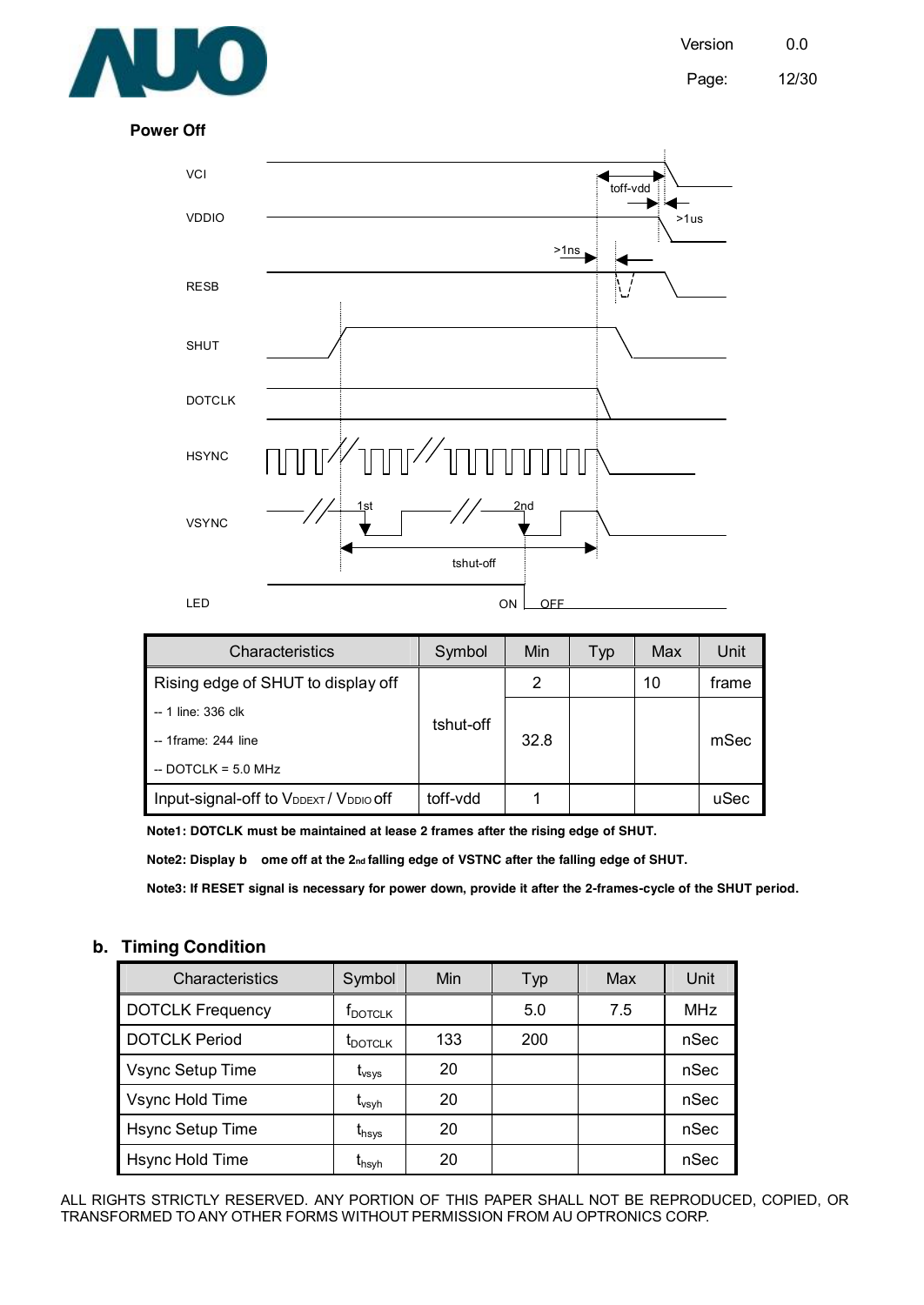



| Phase Difference of Sync  | t <sub>hv</sub>                                   | 0    | 320 | t <sub>DOTCLK</sub> |
|---------------------------|---------------------------------------------------|------|-----|---------------------|
| Signal Falling Edge       |                                                   |      |     |                     |
| <b>DOTCLK Low Period</b>  | $\mathfrak{t}_{\rm CKL}$                          | 66.5 |     | nSec                |
| <b>DOTCLK High Period</b> | $\mathfrak{t}_{\scriptscriptstyle{\mathsf{CKH}}}$ | 66.5 |     | nSec                |
| Data Setup Time           | $\rm t_{ds}$                                      | 40   |     | nSec                |
| Data Hold Time            | $\mathfrak{r}_{\!\sf d h}$                        | 40   |     | nSec                |
| <b>Reset Pulse Width</b>  | $t_{RES}$                                         | 10   |     | nSec                |
| Rise / Fall Time          | $t_r/t_f$                                         | 20   | 100 | nSec                |

#### **c. Timing Diagram**

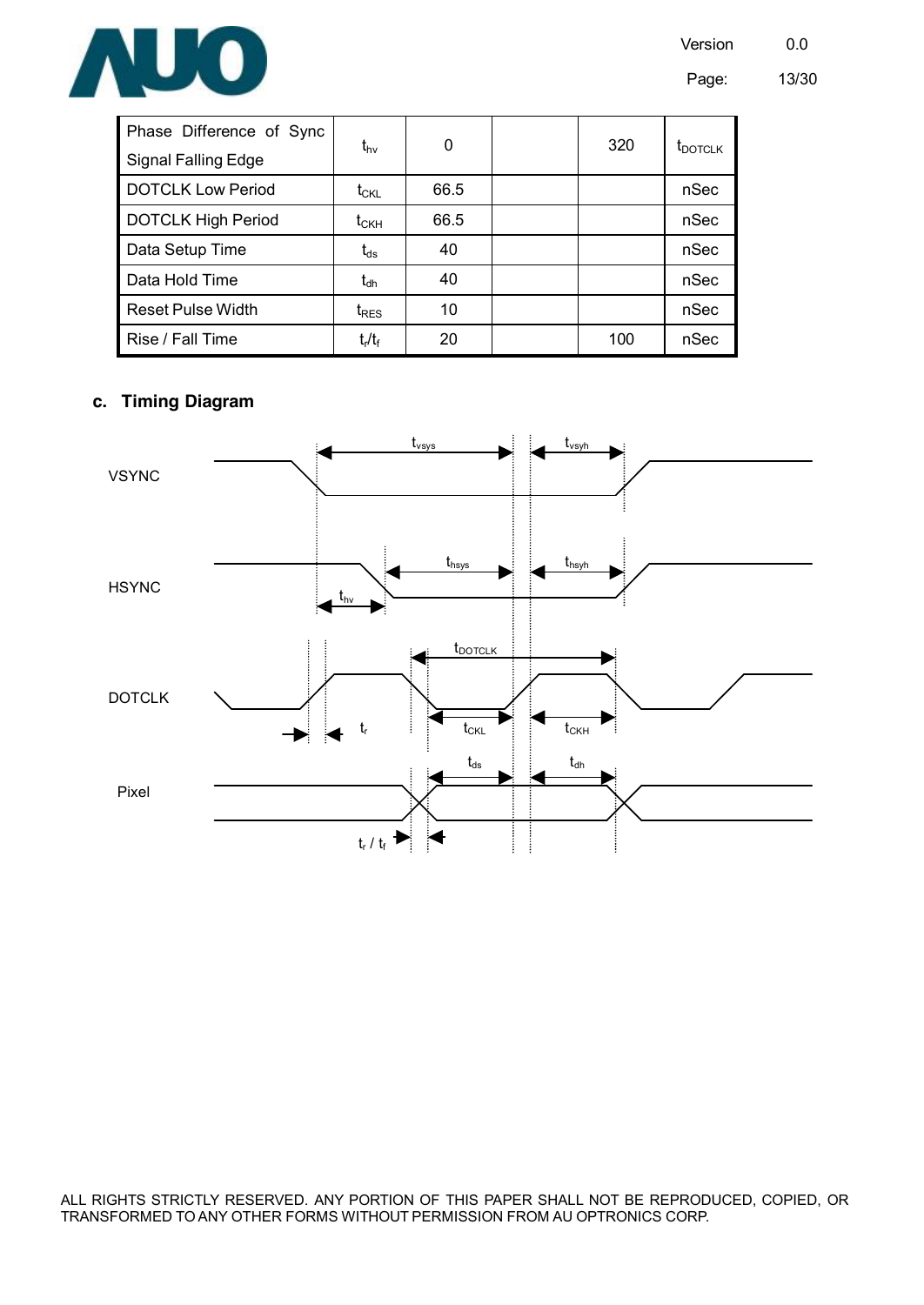





NOTE: The falling edge of HSYNC belongs to blanking period is always behind or equal to the one of VSYNC.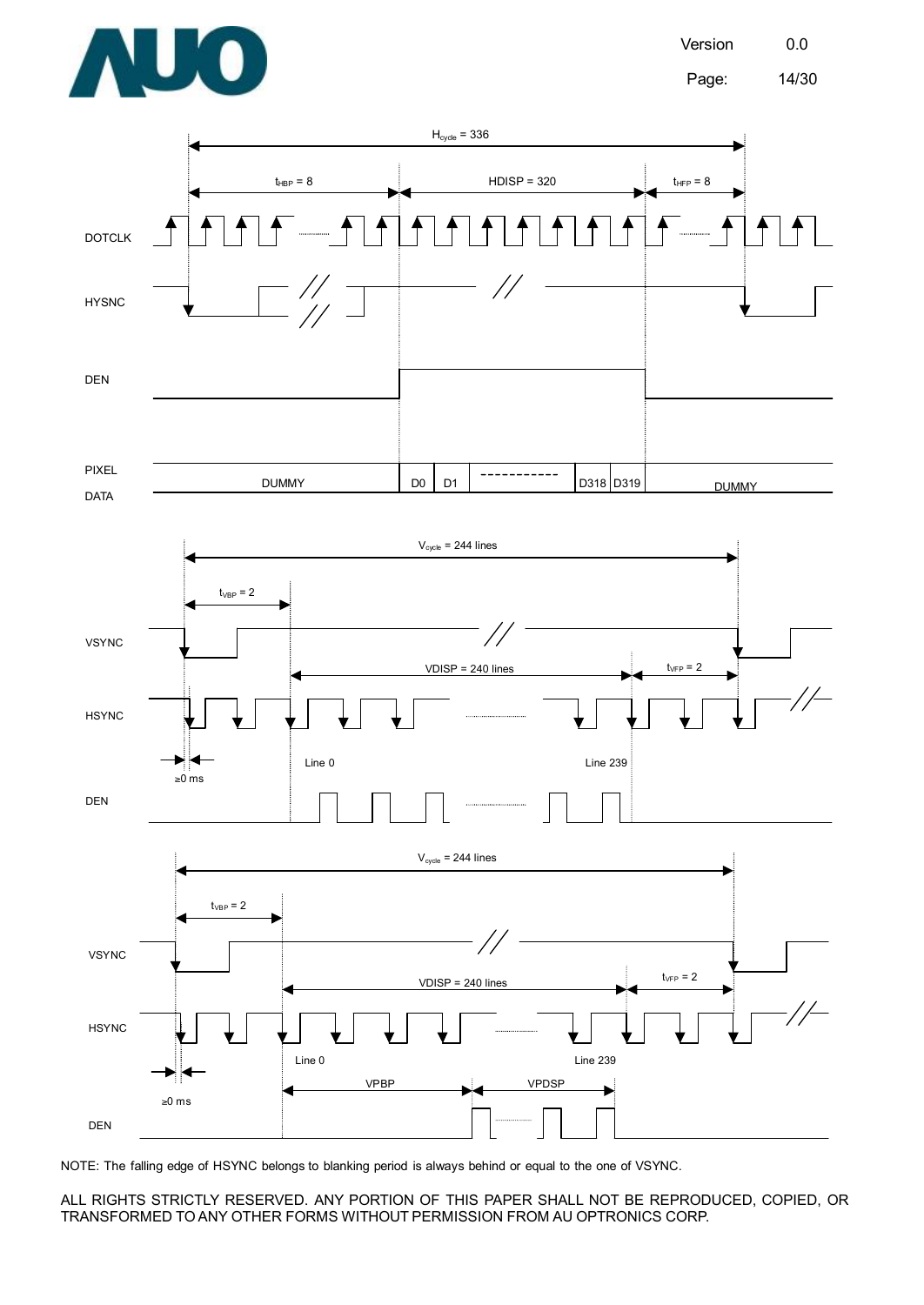

Page: 15/30

# **5. Command Register Map**

#### **a. Serial setting map**

| Reg#              | Register                    | <b>RM</b>   | D/C          | IB <sub>15</sub> | <b>IB14</b>      | <b>IB13</b>  | <b>IB12</b>      | <b>IB11</b>     | <b>IB10</b>       | IB <sub>09</sub>  | <b>IB08</b>  | IB <sub>07</sub> | <b>IB06</b>      | IB <sub>05</sub> | IB <sub>04</sub> | IB <sub>03</sub> | IB <sub>02</sub>  | IB <sub>01</sub> | <b>IB00</b>      |
|-------------------|-----------------------------|-------------|--------------|------------------|------------------|--------------|------------------|-----------------|-------------------|-------------------|--------------|------------------|------------------|------------------|------------------|------------------|-------------------|------------------|------------------|
| R                 | Index                       | 0           | $\pmb{0}$    | $\star$          | $\star$          | $\star$      | $\star$          | $\star$         | $\star$           | $\star$           | $\star$      | $\star$          | ID <sub>6</sub>  | ID <sub>5</sub>  | ID4              | ID <sub>3</sub>  | ID <sub>2</sub>   | ID <sub>1</sub>  | ID <sub>0</sub>  |
| <b>R01h</b>       | Driver output control       | $\pmb{0}$   | $\mathbf{1}$ | 0                | $\mathbf 0$      | <b>REV</b>   | CAD              | <b>BGR</b>      | <b>SM</b>         | TВ                | <b>RL</b>    | $\mathbf{1}$     | $\mathbf{1}$     | $\mathbf{1}$     | $\pmb{0}$        | 1                | $\mathbf{1}$      | $\mathbf{1}$     | $\mathbf{1}$     |
|                   | [00XX][X0XX]EF              |             |              | 0                | 0                | X            | X                | X               | 0                 | X                 | X            | $\mathbf{1}$     | $\mathbf{1}$     | $\mathbf{1}$     | $\pmb{0}$        | $\mathbf{1}$     | $\mathbf{1}$      | $\mathbf{1}$     | $\mathbf{1}$     |
| R <sub>02</sub> h | LCD drive AC control        | 0           | $\mathbf{1}$ | 0                | $\mathbf 0$      | 0            | $\mathbf 0$      | 0               | 0                 | B/C               | ERO          | $\mathbf 0$      | NW <sub>6</sub>  | NW <sub>5</sub>  | NW4              | NW <sub>3</sub>  | NW <sub>2</sub>   | NW <sub>1</sub>  | NW <sub>0</sub>  |
|                   | (0300h)                     |             |              | 0                | 0                | 0            | $\mathbf 0$      | $\pmb{0}$       | $\pmb{0}$         | $\mathbf{1}$      | $\mathbf{1}$ | $\pmb{0}$        | $\mathbf 0$      | 0                | $\pmb{0}$        | 0                | $\mathsf 0$       | $\pmb{0}$        | 0                |
| R <sub>03</sub> h | Power control (1)           | 0           | $\mathbf{1}$ | DCT3             | DCT <sub>2</sub> | DCT1         | DCT <sub>0</sub> | BT <sub>2</sub> | BT <sub>1</sub>   | BT <sub>0</sub>   | $\mathbf 0$  | DC <sub>3</sub>  | DC <sub>2</sub>  | DC1              | DC <sub>0</sub>  | AP <sub>2</sub>  | AP1               | AP <sub>0</sub>  | 0                |
|                   | (7272h)                     |             |              | 0                | $\mathbf{1}$     | $\mathbf{1}$ | $\mathbf{1}$     | $\pmb{0}$       | $\pmb{0}$         | $\mathbf{1}$      | $\pmb{0}$    | $\pmb{0}$        | $\mathbf{1}$     | $\mathbf{1}$     | $\mathbf{1}$     | 0                | 0                 | $\mathbf{1}$     | 0                |
| R0Bh              | Frame cycle control         | $\pmb{0}$   | $\mathbf{1}$ | NO <sub>1</sub>  | NO <sub>0</sub>  | SDT1         | SDT0             | EQ1             | EQ0               | 0                 | $\mathbf 0$  | $\pmb{0}$        | $\mathbf 0$      | 0                | $\pmb{0}$        | 0                | 0                 | 0                | 0                |
|                   | (DC00h)                     |             |              | $\mathbf{1}$     | $\mathbf{1}$     | 0            | $\mathbf{1}$     | $\mathbf{1}$    | $\mathbf{1}$      | 0                 | $\pmb{0}$    | $\pmb{0}$        | $\pmb{0}$        | 0                | $\pmb{0}$        | 0                | 0                 | $\mathbf 0$      | 0                |
| R <sub>0</sub> Ch | Power control (2)           | 0           | $\mathbf{1}$ | 0                | $\mathbf 0$      | 0            | $\mathbf 0$      | 0               | $\pmb{0}$         | 0                 | $\pmb{0}$    | $\pmb{0}$        | $\pmb{0}$        | 0                | $\pmb{0}$        | 0                | VRC2              | VRC1             | VRC0             |
|                   | (0002h)                     |             |              | 0                | 0                | 0            | $\mathbf 0$      | $\pmb{0}$       | $\pmb{0}$         | 0                 | $\pmb{0}$    | $\pmb{0}$        | $\mathbf 0$      | 0                | $\pmb{0}$        | $\mathsf 0$      | $\mathsf 0$       | $\mathbf{1}$     | 0                |
| <b>R0Dh</b>       | Power control (3)           | 0           | $\mathbf{1}$ | 0                | $\pmb{0}$        | 0            | $\pmb{0}$        | $\pmb{0}$       | $\pmb{0}$         | 0                 | $\pmb{0}$    | $\pmb{0}$        | $\mathsf 0$      | 0                | $\pmb{0}$        | VRH3             | VRH <sub>2</sub>  | VRH1             | VRH <sub>0</sub> |
|                   | (000Ah)                     |             |              | 0                | 0                | 0            | $\pmb{0}$        | $\mathsf 0$     | $\pmb{0}$         | 0                 | $\pmb{0}$    | $\pmb{0}$        | $\pmb{0}$        | 0                | $\pmb{0}$        | $\mathbf{1}$     | 0                 | 0                | $\mathbf{1}$     |
| <b>R0Eh</b>       | Power control (4)           | $\pmb{0}$   | $\mathbf{1}$ | 0                | $\mathbf 0$      | <b>VCOMG</b> | VDV4             | VDV3            | VDV2              | VDV1              | VDV0         | $\pmb{0}$        | $\mathbf 0$      | 0                | $\pmb{0}$        | 0                | 0                 | 0                | 0                |
|                   | (3200h)                     |             |              | 0                | 0                | $\mathbf{1}$ | $\mathbf{1}$     | 0               | $\pmb{0}$         | $\mathbf{1}$      | $\pmb{0}$    | $\mathbf 0$      | $\pmb{0}$        | 0                | $\pmb{0}$        | 0                | 0                 | $\mathbf 0$      | 0                |
| <b>R0Fh</b>       | Gate scan starting position | $\mathbf 0$ | $\mathbf{1}$ | 0                | 0                | 0            | $\mathbf 0$      | 0               | $\pmb{0}$         | 0                 | $\pmb{0}$    | SCN7             | SCN <sub>6</sub> | SCN <sub>5</sub> | SCN4             | SCN <sub>3</sub> | SCN <sub>2</sub>  | SCN <sub>1</sub> | SCN <sub>0</sub> |
|                   | (0000h)                     |             |              | 0                | $\mathbf 0$      | $\pmb{0}$    | $\pmb{0}$        | $\pmb{0}$       | $\pmb{0}$         | 0                 | $\pmb{0}$    | $\pmb{0}$        | 0                | 0                | $\pmb{0}$        | 0                | 0                 | $\pmb{0}$        | 0                |
| R <sub>16</sub> h | Horizontal porch            | 0           | $\mathbf{1}$ | XLIM8            | XLIM7            | XLIM6        | XLIM5            | XLIM4           | XLIM3             | XLIM2             | XLIM1        | XLIM0            | 0                | HBP5             | HBP4             | HBP3             | HBP2              | HBP1             | HBP0             |
|                   | (9F86h)                     |             |              | 1                | 0                | 0            | 1                | $\mathbf{1}$    | 1                 | $\mathbf{1}$      | 1            | $\mathbf{1}$     | $\pmb{0}$        | 0                | 0                | 0                | $\mathbf{1}$      | $\mathbf{1}$     | 0                |
| R <sub>17</sub> h | Vertical porch              | $\pmb{0}$   | $\mathbf{1}$ | 0                | 0                | 0            | $\pmb{0}$        | 0               | $\pmb{0}$         | 0                 | $\mathbf 0$  | VBP7             | VBP6             | VBP <sub>5</sub> | VBP4             | VBP3             | VBP2              | VBP1             | VBP0             |
|                   | (0002h)                     |             |              | 0                | 0                | 0            | $\mathbf 0$      | 0               | $\pmb{0}$         | 0                 | $\pmb{0}$    | $\mathbf 0$      | 0                | 0                | $\pmb{0}$        | 0                | 0                 | $\mathbf{1}$     | 0                |
| R <sub>1</sub> Eh | Power control (5)           | 0           | $\mathbf{1}$ | 0                | 0                | 0            | $\pmb{0}$        | 0               | $\pmb{0}$         | 0                 | $\pmb{0}$    | nOTP             | $\pmb{0}$        | VCM <sub>5</sub> | VCM4             | VCM3             | VCM <sub>2</sub>  | VCM1             | VCM <sub>0</sub> |
|                   | (002Dh)                     |             |              | 0                | 0                | $\mathbf 0$  | $\mathbf 0$      | $\pmb{0}$       | $\mathbf 0$       | $\mathbf 0$       | 0            | $\mathbf 0$      | $\mathbf 0$      | $\mathbf{1}$     | 0                | 1                | $\mathbf{1}$      | $\mathbf 0$      | $\mathbf{1}$     |
| R <sub>2</sub> Eh | 3 Gamma                     | 0           | $\mathbf{1}$ | $\mathbf{1}$     | $\mathbf 0$      | $\mathbf{1}$ | $\mathbf{1}$     | $\mathbf{1}$    | 0                 | 0                 | $\mathbf{1}$ | $\mathsf 0$      | $\mathbf{1}$     | 0                | $\pmb{0}$        | 0                | $\mathbf{1}$      | $\mathbf 0$      | <b>OLO</b>       |
|                   | (B945h)                     |             |              | $\mathbf{1}$     | $\mathbf 0$      | $\mathbf{1}$ | $\mathbf{1}$     | $\mathbf{1}$    | 0                 | 0                 | $\mathbf{1}$ | 0                | $\mathbf{1}$     | 0                | $\pmb{0}$        | 0                | $\mathbf{1}$      | $\mathbf 0$      | $\mathbf{1}$     |
| R <sub>30</sub> h | $\gamma$ control (1)        | 0           | $\mathbf{1}$ | 0                | 0                | 0            | 0                | 0               | PKP <sub>12</sub> |                   | PKP11 PKP12  | $\pmb{0}$        | 0                | 0                | $\pmb{0}$        | 0                | PKP02             | PKP01            | <b>PKP00</b>     |
|                   | (0000h)                     |             |              | 0                | 0                | 0            | $\pmb{0}$        | $\pmb{0}$       | 0                 | 0                 | $\pmb{0}$    | $\mathbf 0$      | 0                | 0                | $\pmb{0}$        | 0                | 0                 | $\pmb{0}$        | 0                |
| R31h              | $y$ control $(1)$           | 0           | $\mathbf{1}$ | 0                | 0                | 0            | $\pmb{0}$        | 0               |                   | PKP32 PKP31 PKP32 |              | $\pmb{0}$        | 0                | 0                | $\pmb{0}$        | 0                | <b>PKP22</b>      | <b>PKP21</b>     | <b>PKP20</b>     |
|                   | (0200h)                     |             |              | 0                | 0                | 0            | $\pmb{0}$        | $\pmb{0}$       | 0                 | $\mathbf{1}$      | 0            | $\pmb{0}$        | 0                | 0                | $\pmb{0}$        | 0                | 0                 | $\pmb{0}$        | 0                |
| R32h              | $\gamma$ control (1)        | 0           | $\mathbf{1}$ | 0                | $\mathsf 0$      | 0            | $\pmb{0}$        | $\pmb{0}$       | <b>PKP52</b>      | PKP51 PKP52       |              | 0                | $\pmb{0}$        | 0                | $\pmb{0}$        | 0                | PKP42             | <b>PKP41</b>     | PKP40            |
|                   | (0001h)                     |             |              | 0                | $\mathbf 0$      | 0            | 0                | 0               | 0                 | 0                 | $\pmb{0}$    | 0                | $\pmb{0}$        | 0                | $\pmb{0}$        | 0                | 0                 | 0                | $\mathbf{1}$     |
| R33h              | $\gamma$ control (1)        | 0           | $\mathbf{1}$ | 0                | 0                | 0            | $\mathbf 0$      | 0               |                   | PRP12 PRP11 PRP12 |              | $\pmb{0}$        | $\pmb{0}$        | 0                | $\pmb{0}$        | 0                | PRP <sub>02</sub> | PRP01            | PRP00            |
|                   | (0700h)                     |             |              | 0                | 0                | 0            | $\pmb{0}$        | 0               | $\mathbf{1}$      | $\mathbf{1}$      | $\mathbf{1}$ | 0                | 0                | 0                | $\pmb{0}$        | 0                | 0                 | 0                | 0                |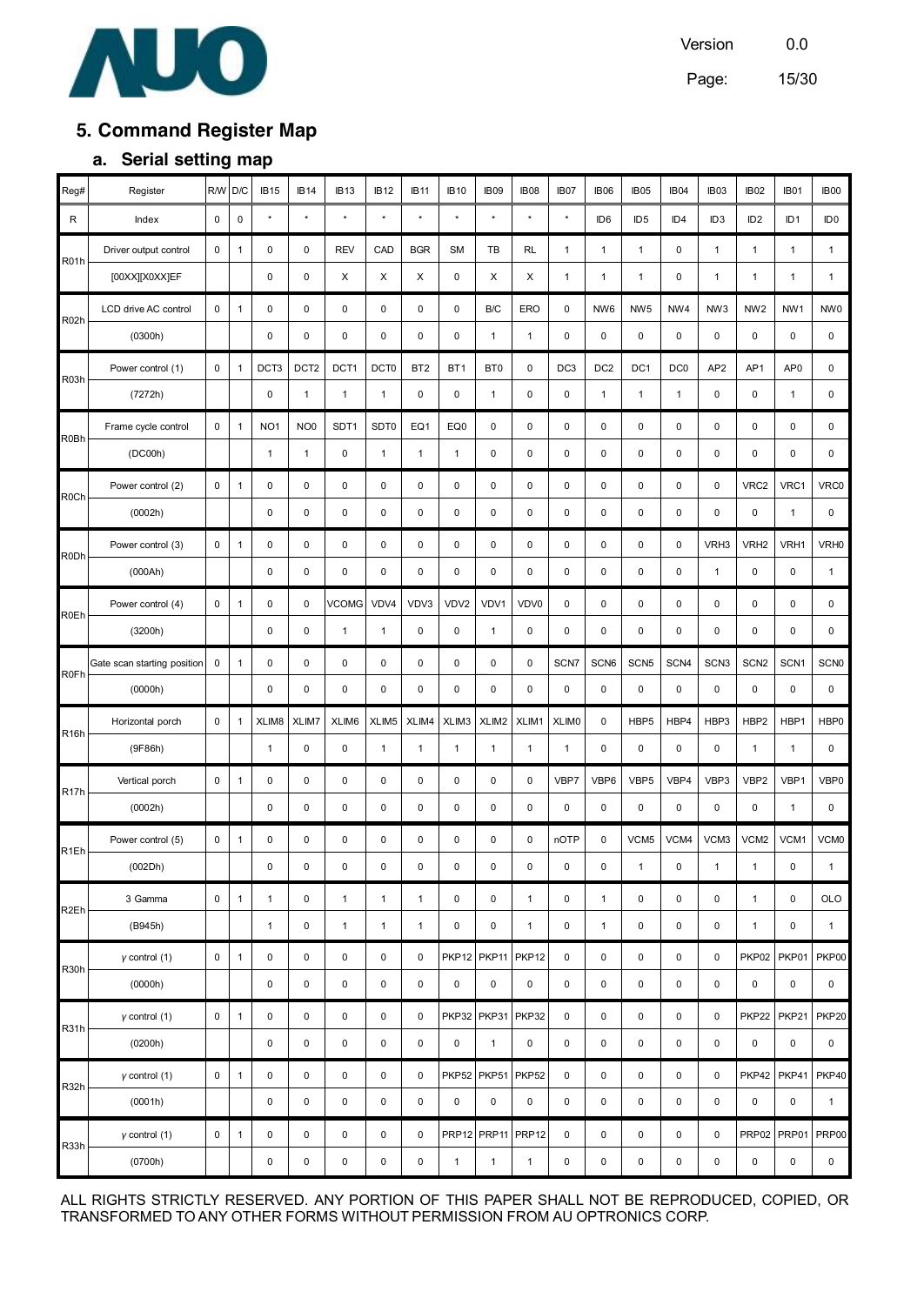

Page: 16/30

| R <sub>34</sub> h | $y$ control $(1)$    | 0           | 1            | $\Omega$ | 0 | 0 | 0           | 0           |              | PKN12 PKN11 PKN12 |                               | 0           | 0           | 0        | $\Omega$    | 0           |              |              | PKN02 PKN01 PKN00       |
|-------------------|----------------------|-------------|--------------|----------|---|---|-------------|-------------|--------------|-------------------|-------------------------------|-------------|-------------|----------|-------------|-------------|--------------|--------------|-------------------------|
|                   | (0405h)              |             |              | 0        | 0 | 0 | $\mathbf 0$ | $\mathbf 0$ | $\mathbf{1}$ | 0                 | 0                             | 0           | 0           | 0        | 0           | $\mathbf 0$ | $\mathbf{1}$ | $\mathbf 0$  |                         |
| R <sub>35</sub> h | $y$ control $(1)$    | 0           | 1            | 0        | 0 | 0 | 0           | $\mathbf 0$ |              | PKN32 PKN31 PKN32 |                               | 0           | 0           | 0        | $\mathbf 0$ | 0           |              |              | PKN22 PKN21 PKN20       |
|                   | (0202h)              |             |              | 0        | 0 | 0 | $\mathbf 0$ | $\pmb{0}$   | 0            | 1                 | 0                             | 0           | 0           | 0        | $\mathbf 0$ | 0           | 0            |              | $\Omega$                |
| R <sub>36</sub> h | $y$ control $(1)$    | $\mathbf 0$ | 1            | 0        | 0 | 0 | $\mathbf 0$ | 0           |              | PKN52 PKN51 PKN52 |                               | $\mathbf 0$ | 0           | 0        | $\mathbf 0$ | $\mathbf 0$ |              |              | PKN42 PKN41 PKN40       |
|                   | (0707h)              |             |              | 0        | 0 | 0 | 0           | $\pmb{0}$   | $\mathbf{1}$ | $\mathbf{1}$      | $\mathbf{1}$                  | 0           | 0           | 0        | 0           | 0           | 1            | $\mathbf{1}$ | 1                       |
|                   |                      |             |              |          |   |   |             |             |              |                   |                               |             |             |          |             |             |              |              |                         |
|                   | $\gamma$ control (1) | 0           | 1            | 0        | 0 | 0 | 0           | $\mathbf 0$ |              |                   | PRN12 PRN11 PRN12             | 0           | 0           | $\Omega$ | $\mathbf 0$ | 0           |              |              | PRN02 PRN01 PRN00       |
| R37h              | (0006h)              |             |              | 0        | 0 | 0 | 0           | $\pmb{0}$   | 0            | 0                 | 0                             | 0           | 0           | 0        | $\mathbf 0$ | 0           | $\mathbf{1}$ | $\mathbf{1}$ | $\Omega$                |
|                   | $\gamma$ control (2) | 0           | 1            | 0        | 0 | 0 |             |             |              |                   | VRP14 VRP13 VRP12 VRP11 VRP10 | 0           | 0           | 0        | $\mathbf 0$ |             |              |              | VRP03 VRP02 VRP01 VRP00 |
| R3Ah              | (0700h)              |             |              | 0        | 0 | 0 | $\mathbf 0$ | 0           | $\mathbf{1}$ | $\mathbf{1}$      | $\mathbf{1}$                  | 0           | 0           | $\Omega$ | $\Omega$    | 0           | $\mathbf 0$  | 0            | $\Omega$                |
| R3Bh              | $y$ control $(2)$    | $\mathbf 0$ | $\mathbf{1}$ | 0        | 0 | 0 |             |             |              |                   | VRN14 VRN13 VRN12 VRN11 VRN10 | 0           | $\mathbf 0$ | 0        | $\mathbf 0$ |             |              |              | VRN03 VRN02 VRN01 VRN00 |

#### **b. Description of serial control data**

| R01h | Driver output control | v |   | RE <sub>1</sub> | CAD<br>$\sim$ $\sim$ $\sim$ $\sim$ $\sim$ $\sim$ $\sim$ | <b>BGR</b><br>____     | <b>SM</b> | <b>TD</b><br>. . | -<br>KL        |  | v |  |  |
|------|-----------------------|---|---|-----------------|---------------------------------------------------------|------------------------|-----------|------------------|----------------|--|---|--|--|
|      | [00XX][X0XX]EF        |   | u | $\lambda$       | $\ddot{\phantom{0}}$<br>$\lambda$                       | $\lambda$<br>$\lambda$ |           |                  | $\lambda$<br>⌒ |  | v |  |  |

**REV:** Displays all character and graphic display sections with reversal when REV = "1".

Since the grayscale level can be reversed, display of the same data is enabled on normally white and normally black panels.

Source output level is indicated below.

| <b>REV</b> | <b>RGB</b> data | <b>Source Output level</b> |                |
|------------|-----------------|----------------------------|----------------|
|            |                 | $VCOM = "H"$               | $VCOM = "L"$   |
|            | 000000B         | V63                        | V <sub>0</sub> |
| 1          |                 |                            |                |
|            | 111111B         | V0                         | V63            |
|            | 000000B         | V0                         | V63            |
| 0          |                 |                            |                |
|            | 111111B         | V63                        | V0             |

**CAD:** Set up based on retention capacitor configuration of the TFT panel.

|              | CAD Retention capacitor configuration |
|--------------|---------------------------------------|
| 0            | Cs on Common                          |
| $\mathbf{1}$ | Cs on Gate                            |

**BGR:** Selects the <R><G><B> arrangement.

When BGR = "0" <R><G><B> color is assigned from S0. When BGR = "1" <B><G><R>>><B> color is assigned from S0.

**SM:** Change the division of gate driver.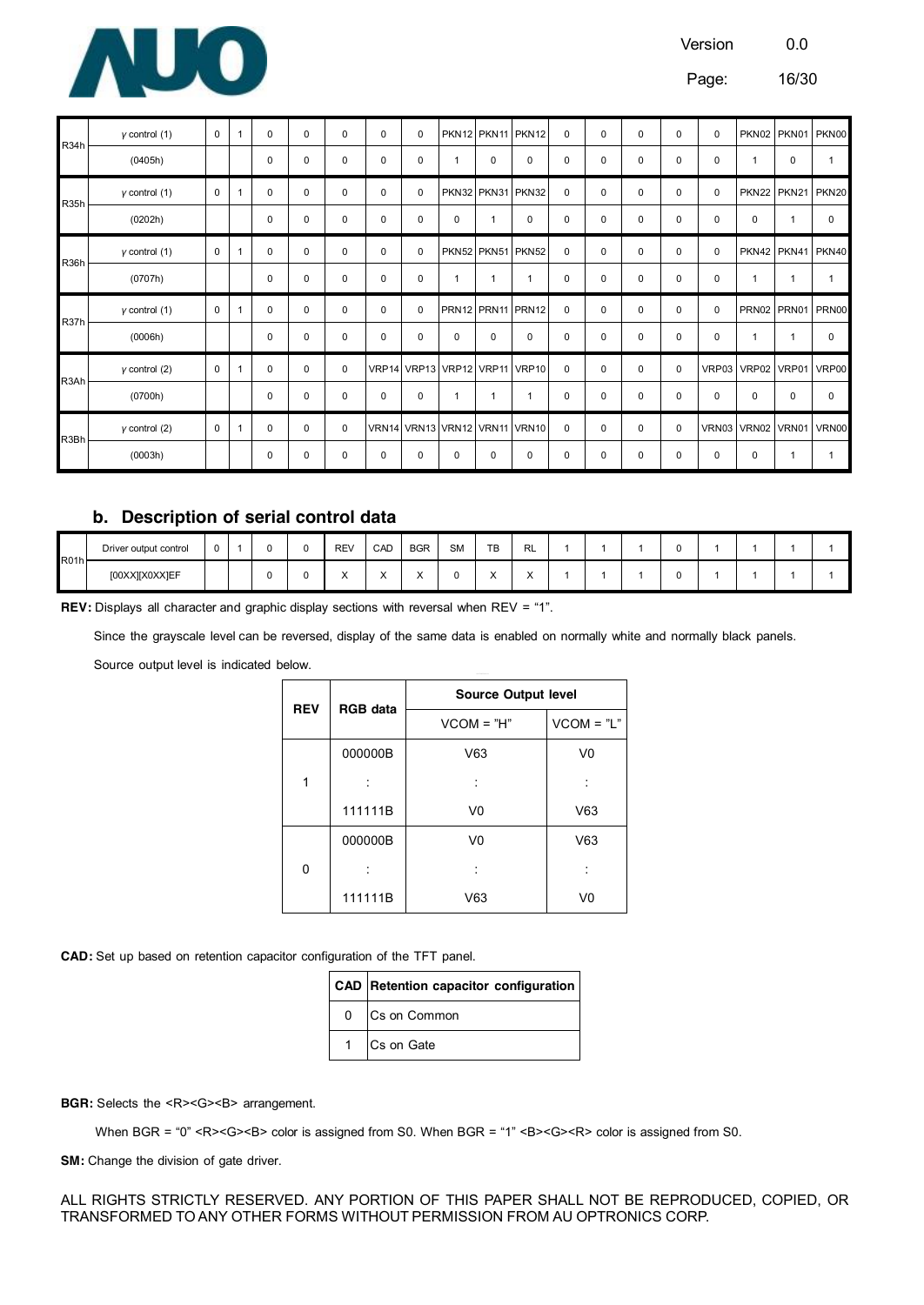

Page: 17/30

When SM = "0", odd/even division (interlace mode) is selected. When SM = "1", upper/lower division is selected.

Select the division mode according to the mounting method.

**TB:** Selects the output shift direction of the gate driver.

When TB = "1", G0 shifts to G239. When TB = "0", G239 shifts to G0.

**RL:** Selects the output shift direction of the source driver.

When RL = "1", S0 shifts to S959 and <R><G><B> color is assigned from S1.

When RL = "0", S959 shifts to S0 and <R><G><B> color is assigned from S959.

Set RL bit and BGR bit when changing the dot order of R, G and B.

#### Note: The default setting of register bits REV, CAD, BGR, TB and RL are defined by the logic stage of corresponding hardware pins.

**These bits will override the hardware setting once software command was sent to set the bits.** 

| R <sub>02h</sub> | LCD drive AC control | $\sim$ |  |  |  | B/C | ERO | NW <sub>6</sub> | NW <sub>5</sub> | NW4 | NW <sub>3</sub> | NW <sub>2</sub> | NW <sub>1</sub> | NW0 |
|------------------|----------------------|--------|--|--|--|-----|-----|-----------------|-----------------|-----|-----------------|-----------------|-----------------|-----|
|                  | (0300h)              |        |  |  |  |     |     |                 |                 |     |                 | u               |                 |     |

**B/C:** Select the liquid crystal drive waveform VCOM.

When B/C = 0, frame inversion of the LCD driving signal is enabled.

When B/C = 1, a N-line inversion waveform is generated and alternates in a N-line equals to NW[7:0]+1.

**EOR:** When B/C = 1 and EOR = 1, the odd/even frame-select signals and the N-line inversion signals are EORed for alternating drive.

EOR is used when the LCD is not alternated by combining the set values of the lines of the LCD driven and the N-lines.

NW6-0: Specify the number of lines that will alternate at the N-line inversion setting (B/C = 1). NW6-0 alternate for every set value + 1 lines.

| R03h | Power control (1) | $\Omega$ | DCT <sub>3</sub> | DCT2 | DCT <sub>1</sub> | DCT0 | BT <sub>2</sub> | BT <sub>1</sub> | BT <sub>0</sub> | DC <sub>3</sub> | DC <sub>2</sub> | DC <sub>1</sub> | DC <sub>0</sub> | AP <sub>2</sub> | AP <sub>1</sub> | AP <sub>0</sub> |  |
|------|-------------------|----------|------------------|------|------------------|------|-----------------|-----------------|-----------------|-----------------|-----------------|-----------------|-----------------|-----------------|-----------------|-----------------|--|
|      | (7272h)           |          |                  |      |                  |      |                 |                 |                 |                 |                 |                 |                 | u               | U               |                 |  |

**DCT3-0:** Set the step-up cycle of the step-up circuit for 8-color mode (CM = VDDIO).

When the cycle is accelerated, the driving ability of the step-up circuit increases, but its current consumption increases too.

Adjust the cycle taking into account the display quality and power consumption.

| DCT3 | DCT <sub>2</sub> | DCT <sub>1</sub> | DCT <sub>0</sub> | Step-up cycle     |
|------|------------------|------------------|------------------|-------------------|
| 0    | 0                | 0                | 0                | Fline $\times$ 14 |
| 0    | 0                | 0                | 1                | Fline $\times$ 12 |
| 0    | 0                | 1                | 0                | Fline $\times$ 8  |
| 0    | 0                | 1                | 1                | Fline $\times$ 7  |
| 0    | 1                | 0                | 0                | Fline $\times$ 6  |
| 0    | 1                | 0                | 1                | Fline $\times$ 5  |
| 0    | 1                | 1                | 0                | Fline $\times$ 4  |
| 0    | 1                | 1                | 1                | Fline $\times$ 3  |
| 1    | 0                | 0                | 0                | Fline $\times$ 2  |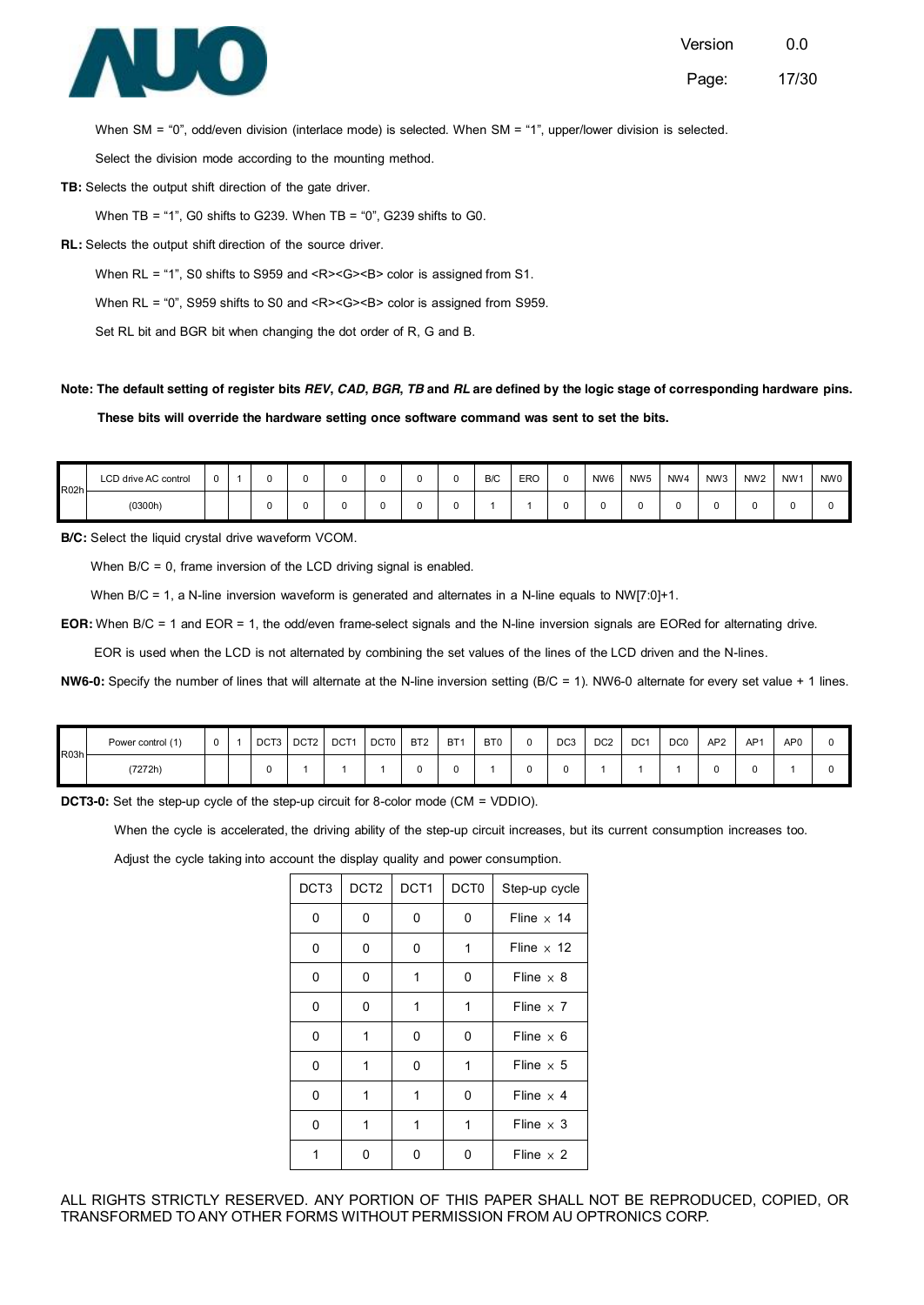

Page: 18/30

|  |  | Fline $\times$ 1 |
|--|--|------------------|
|  |  | fosc $/64$       |
|  |  | fosc / 80        |
|  |  | fosc / 96        |
|  |  | fosc / 128       |
|  |  | fosc / 160       |
|  |  | fosc / 256       |

**BT2-0:** Control the step-up factor of the step-up circuit. Adjust the step-up factor according to the power-supply voltage to be used.

| BT <sub>2</sub> | BT <sub>1</sub> | B <sub>T0</sub> | $V_{GH}$ output  | $V_{GL}$ output       | $VGH$ booster ratio | $V_{\text{GL}}$ booster ratio |
|-----------------|-----------------|-----------------|------------------|-----------------------|---------------------|-------------------------------|
| $\mathbf 0$     | 0               | 0               | $V_{CIX2}x3$     | -( $V_{CIX2}x3$ )+VCI | 6                   | -5                            |
| $\Omega$        | $\Omega$        | 1               | $VCIX2 \times 3$ | $-(V_{CIX2}x2)$       | 6                   | -4                            |
| $\mathbf 0$     | 1               | 0               | $V_{CIX2}x3$     | -( $V_{CIX2}$ $x3)$   | 6                   | -6                            |
| $\Omega$        | 1               | 1               | $V_{CIX2}X2+VCI$ | $-(V_{CIX2}x3)+VCI$   | 5                   | -5                            |
| $\mathbf{1}$    | $\Omega$        | 0               | $V_{CIX2}X2+VCI$ | -( $V_{CIX2}x2$ )     | 5                   | $-4$                          |
| 1               | $\Omega$        | 1               | $V_{CIX2}X2+VCI$ | -( $V_{CIX2}x2$ )+VCI | 5                   | -3                            |
| 1               | 1               | $\Omega$        | $V_{CIX2}$ $x2$  | -( $V_{CIX2}x2$ )     | 4                   | -4                            |
| 1               | 1               | 1               | VCIX2x2          | -( $V_{CIX2}x2$ )+VCI | 4                   | -3                            |

**DC3-0:** Set the step-up cycle of the step-up circuit for 262k-color mode (CM = VSS).

When the cycle is accelerated, the driving ability of the step-up circuit increases, but its current consumption increases too.

Adjust the cycle taking into account the display quality and power consumption.

| DC <sub>3</sub> | DC <sub>2</sub> | DC <sub>1</sub> | DC <sub>0</sub> | Step-up cycle     |
|-----------------|-----------------|-----------------|-----------------|-------------------|
| 0               | 0               | 0               | 0               | Fline $\times$ 14 |
| 0               | 0               | 0               | 1               | Fline $\times$ 12 |
| 0               | 0               | 1               | 0               | Fline $\times$ 8  |
| 0               | 0               | 1               | 1               | Fline $\times$ 7  |
| 0               | 1               | 0               | 0               | Fline $\times$ 6  |
| 0               | 1               | 0               | 1               | Fline $\times$ 5  |
| 0               | 1               | 1               | 0               | Fline $\times$ 4  |
| 0               | 1               | 1               | 1               | Fline $\times$ 3  |
| 1               | 0               | $\Omega$        | 0               | Fline $\times$ 2  |
| 1               | 0               | 0               | 1               | Fline $\times$ 1  |
| 1               | 0               | 1               | 0               | fosc $/64$        |
| 1               | 0               | 1               | 1               | fosc $/80$        |
| 1               | 1               | 0               | 0               | fosc $/96$        |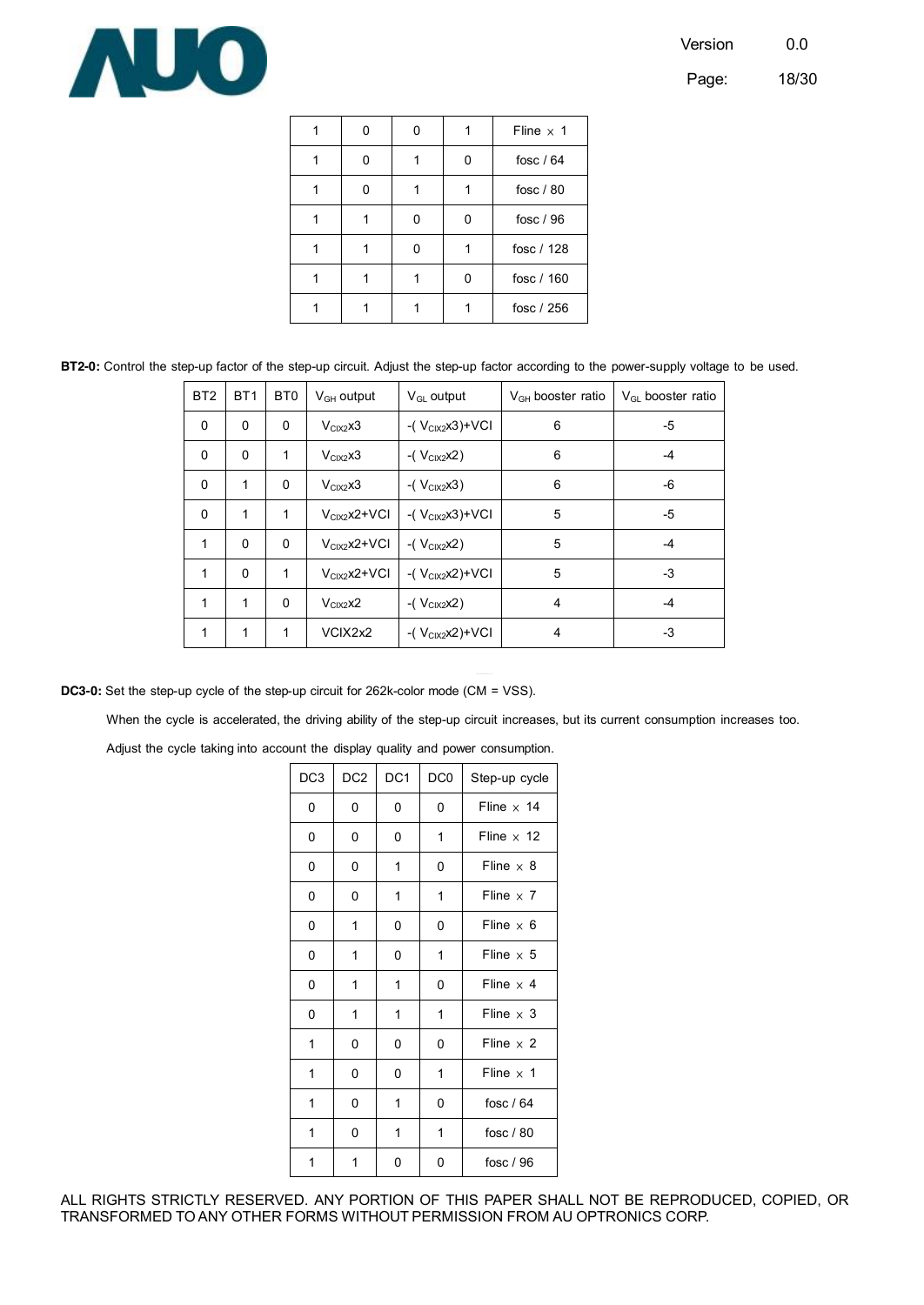

Page: 19/30

|  |  | fosc $/128$ |
|--|--|-------------|
|  |  | fosc $/160$ |
|  |  | fosc $/256$ |

**AP2-0:** Adjust the amount of current from the stable-current source in the internal operational amplifier circuit.

When the amount of current becomes large, the driving ability of the operational-amplifier circuits increase.

Adjust the current taking into account the power consumption.

During times when there is no display, such as when the system is in a sleep mode.

| AP <sub>2</sub> | AP <sub>1</sub> | AP <sub>0</sub> | Op-amp power     |
|-----------------|-----------------|-----------------|------------------|
| 0               | 0               | 0               | Least            |
| 0               | 0               | 1               | Small            |
| 0               | 1               | 0               | Small to medium  |
| 0               | 1               | 1               | Medium           |
| 1               | 0               | 0               | Medium to large  |
| 1               | 0               | 1               | Large            |
| 1               | 1               | 0               | Large to Maximum |
| 1               |                 | 1               | Maximum          |
|                 |                 |                 |                  |

| R0Bh | Frame cycle control | $\sim$<br>v | NO <sub>1</sub> | NO <sub>0</sub> | SDT <sup>-</sup> | SDT0 | EQ1 | EQ0 | u |  |  |   |  |  |
|------|---------------------|-------------|-----------------|-----------------|------------------|------|-----|-----|---|--|--|---|--|--|
|      | (DC00h)             |             |                 |                 |                  |      |     |     | u |  |  | ີ |  |  |

**NO1-0:** Sets amount of non-overlap of the gate output.

**SDT1-0:** Set delay amount from the gate output signal falling edge of the source outputs.

**EQ1-0:** Sets the equalizing period on source

| R0Ch- | Power control (2) | $\Omega$ |   |  |    |  | u |  |  | $\sim$<br>u | VRC2 | VRC1 | <b>VRC0</b> |
|-------|-------------------|----------|---|--|----|--|---|--|--|-------------|------|------|-------------|
|       | (0002h)           |          | ν |  | ъ. |  | u |  |  | u           |      |      |             |

**VRC[2:0]:** Adjust VCIX2 output voltage. The adjusted level is indicated in the chart below VRC2-0 setting.

| VRC2 | VRC1 | VRC0 | $V_{CIX2}$ voltage |
|------|------|------|--------------------|
| 0    | 0    | 0    | 5.1V               |
| 0    | 0    | 1    | 5.3V               |
| 0    | 1    | 0    | 5.5V               |
| 0    | 1    | 1    | 5.7V               |
| 1    | 0    | 0    | 5.9V               |
| 1    | 0    | 1    | 6.1V               |
| 1    | 1    | 0    | Reserved           |
|      |      |      | Reserved           |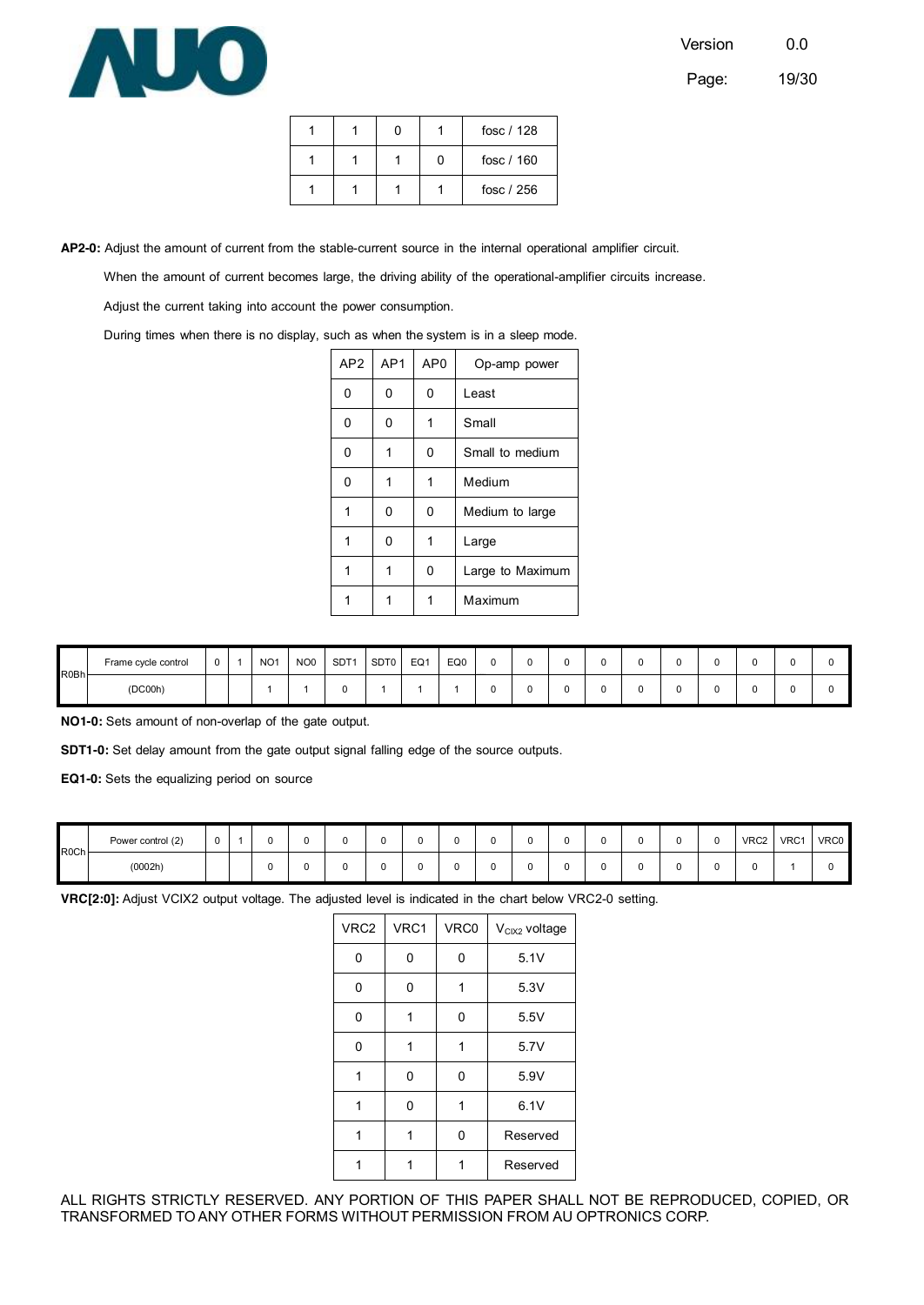

Page: 20/30

| R0Dh- | Power control (3) | u |  |   |  |  |  |  |  | VRH3 | VRH <sub>2</sub> | VRH1 | VRH0 |
|-------|-------------------|---|--|---|--|--|--|--|--|------|------------------|------|------|
|       | (000Ah)           |   |  | u |  |  |  |  |  |      |                  |      |      |

**VRH3-0:** Set amplitude magnification of VLCD63. These bits amplify the VLCD63 voltage 1.78 to 3.00 times the Vref voltage set by VRH3-0.

| VRH <sub>3</sub> | VRH <sub>2</sub> | VRH1 | VRH <sub>0</sub> | V <sub>LCD63</sub> Voltage |
|------------------|------------------|------|------------------|----------------------------|
| 0                | 0                | 0    | 0                | Vref x 2.815               |
| 0                | 0                | 0    | 1                | Vref x 2.905               |
| 0                | 0                | 1    | 0                | Vref x 3.000               |
| 0                | 0                | 1    | 1                | Vref x 1.780               |
| 0                | 1                | 0    | 0                | Vref x 1.850               |
| 0                | 1                | 0    | 1                | Vref x 1.930               |
| 0                | 1                | 1    | 0                | Vref x 2.020               |
| 0                | 1                | 1    | 1                | Vref x 2.090               |
| 1                | 0                | 0    | $\mathbf{0}$     | Vref x 2.165               |
| 1                | 0                | 0    | 1                | Vref x 2.245               |
| 1                | 0                | 1    | 0                | Vref x 2.335               |
| 1                | 0                | 1    | 1                | Vref x 2.400               |
| 1                | 1                | 0    | 0                | Vref x 2.500               |
| 1                | 1                | 0    | 1                | Vref x 2.570               |
| 1                | 1                | 1    | 0                | Vref x 2.645               |
| 1                | 1                | 1    | 1                | Vref x 2.725               |

| <b>R0Eh</b> | Power control (4) |  |  | VCOMG VDV4 |  | VDV3 VDV2 VDV1 | VDV0 |  |  |  |  |
|-------------|-------------------|--|--|------------|--|----------------|------|--|--|--|--|
|             | (3200h)           |  |  |            |  |                |      |  |  |  |  |

**VCOMG:** When VCOMG = "1", it is possible to set output voltage of VCOML to any level, and the instruction (VDV4-0) becomes available.

When VCOMG = "0", VCOML output is fixed to Hi-z level, VCI2 output for VCOML power supply stops, and the instruction

(VDV4-0) becomes unavailable.

Set VCOMG according to the sequence of power supply setting flow as it relates with power supply operating sequence.

**VDV4-0:** Set the alternating amplitudes of VCOM at the VCOM alternating drive.

These bits amplify VCOM amplitude 0.6 to 1.23 times the VLCD63 voltage.

When VCOMG = "0", the settings become invalid.

| VDV4 | VDV3 | VDV <sub>2</sub> | VDV1 | VDV0 | <b>VCOMA</b>  |
|------|------|------------------|------|------|---------------|
| 0    | 0    | 0                | 0    | 0    | VLCD63 x 0.60 |
|      | 0    | 0                | 0    |      | VLCD63 x 0.63 |
|      |      |                  |      |      | $Step = 0.03$ |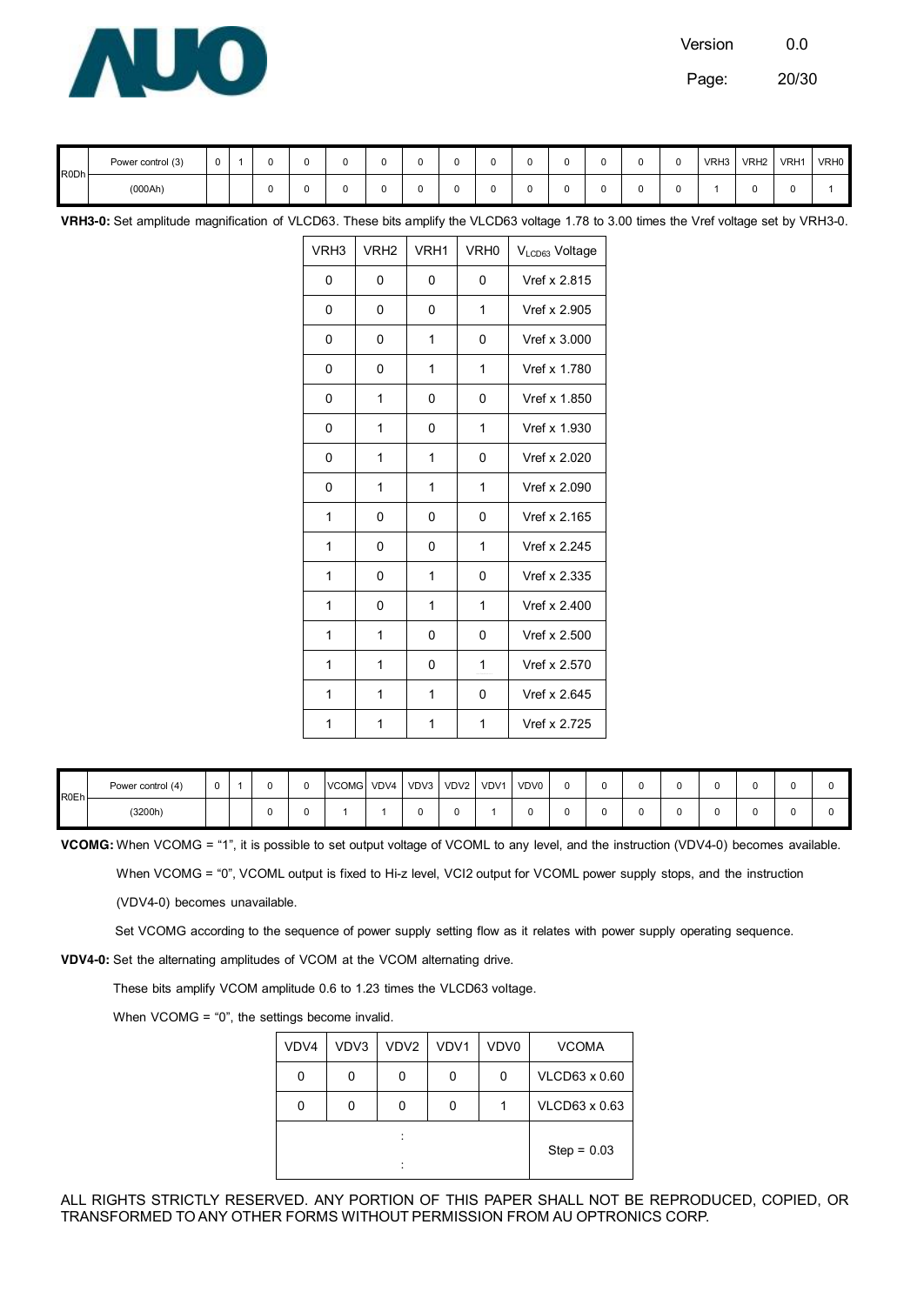Page: 21/30



| 0 | 1 | 1                                | 0 | 1 | VLCD63 x 0.99 |  |  |
|---|---|----------------------------------|---|---|---------------|--|--|
| 0 | 1 | 1                                | 1 | 0 | VLCD63 x 1.02 |  |  |
| 0 | 1 | 1                                | 1 | 1 | Reserved      |  |  |
| 1 | 0 | 0                                | 0 | 0 | VLCD63 x 1.05 |  |  |
| 1 | 0 | 0                                | 0 | 1 | VLCD63 x 1.08 |  |  |
|   |   | $\ddot{\cdot}$<br>$\ddot{\cdot}$ |   |   | $Step = 0.03$ |  |  |
| 1 | 0 | 1                                | 0 | 1 | VLCD63 x 1.20 |  |  |
| 1 | 0 | 1                                | 1 | 0 | VLCD63 x 1.23 |  |  |
| 1 | 0 | 1                                | 1 | 1 | Reserved      |  |  |
| 1 | 1 | $\ast$<br>$\star$<br>*           |   |   | Reserved      |  |  |

**VCOMAS:** Set the equation of VCOML.

V<sub>COML</sub> = *α* x V<sub>COMH</sub> - V<sub>COMA</sub>

| <b>VCOMAS</b> | a    |
|---------------|------|
| 0             | 0.94 |
|               | 0.5  |

| R0Fh- | Gate scan starting position |  |  |  |  |  | SCN7 | SCN6 | SCN <sub>5</sub> | SCN4 | SCN3 SCN2 | SCN <sub>1</sub> | <b>SCN0</b> |
|-------|-----------------------------|--|--|--|--|--|------|------|------------------|------|-----------|------------------|-------------|
|       | (0000h)                     |  |  |  |  |  |      |      |                  |      |           |                  |             |

**SCN7-0:** Set the scanning starting position of the gate driver.

| <b>R16h</b> | Horizontal porch |  | XL <sub>8</sub> | XL7 | XL <sub>6</sub> | XL <sub>5</sub> | XL <sub>4</sub> | XL <sub>3</sub> | XL <sub>2</sub> | XL <sup>-</sup> | XL <sub>0</sub> | HBP <sub>5</sub> | HBP4 | HBP3 | HBP2 | HBP <sup>1</sup> | HBP0 |
|-------------|------------------|--|-----------------|-----|-----------------|-----------------|-----------------|-----------------|-----------------|-----------------|-----------------|------------------|------|------|------|------------------|------|
|             | (9F86h)          |  |                 |     |                 |                 |                 |                 |                 |                 |                 |                  |      |      |      |                  |      |

**XL7-0:** Set the number of valid pixel per line.

| XL8 | XL7         | XL6      | XL <sub>5</sub> | XL4          | XL <sub>3</sub> | XL <sub>2</sub> | XL <sub>1</sub> | XL <sub>0</sub> | # of pixels per line |
|-----|-------------|----------|-----------------|--------------|-----------------|-----------------|-----------------|-----------------|----------------------|
| 0   | $\mathbf 0$ | 0        | 0               | 0            | 0               | 0               | 0               | 0               | 1                    |
| 0   | 0           | $\Omega$ | 0               | 0            | 0               | 0               | 0               | 1               | $\overline{2}$       |
| 0   | 0           | 0        | 0               | 0            | 0               | 0               | $\mathbf{1}$    | 0               | 3                    |
|     |             |          |                 | :            |                 |                 |                 |                 | ÷                    |
|     |             |          |                 | :            |                 |                 |                 |                 | step = $1$           |
|     |             |          |                 | t            |                 |                 |                 |                 | ÷                    |
| 1   | 0           | 0        | 1               | $\mathbf{1}$ | 1               | $\mathbf{1}$    | $\mathbf{1}$    | 0               | 319                  |
| 1   | $\mathbf 0$ | 0        | 1               | 1            | 1               | $\mathbf{1}$    | 1               |                 | 320                  |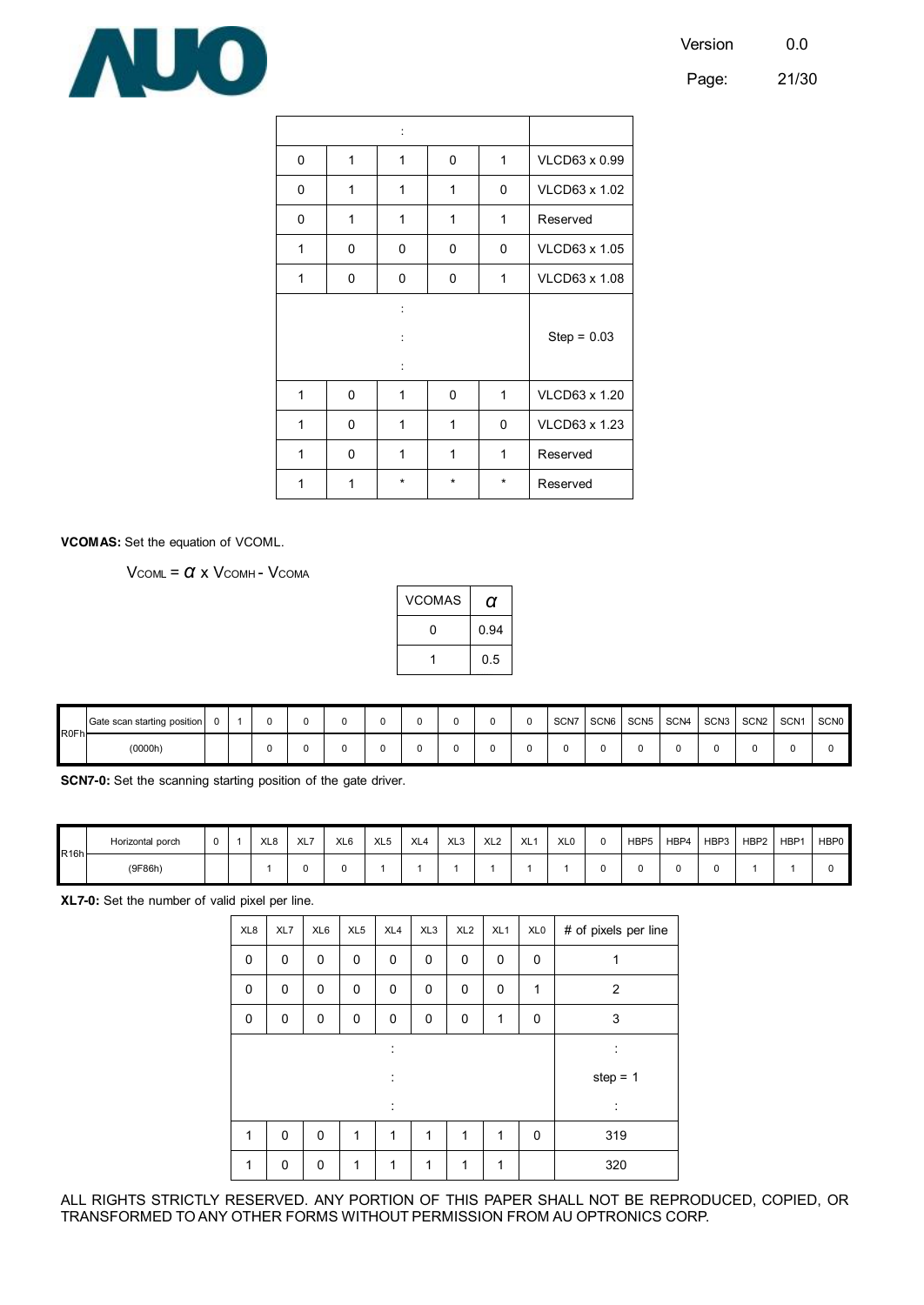

Page: 22/30

|  |         | * | ÷ |  | × | reserved |
|--|---------|---|---|--|---|----------|
|  | $\star$ | * | ÷ |  | ÷ | reserved |

**HBP5-0:** Set the delay period from falling edge of HSYNC signal to first valid data.

|  | The pixel data exceed the range set by XL8-0 and before the first valid data will be treated as dummy data. |  |  |  |  |  |  |  |  |  |  |  |  |  |  |  |  |
|--|-------------------------------------------------------------------------------------------------------------|--|--|--|--|--|--|--|--|--|--|--|--|--|--|--|--|
|--|-------------------------------------------------------------------------------------------------------------|--|--|--|--|--|--|--|--|--|--|--|--|--|--|--|--|

|   |   | HBP5   HBP4   HBP3   HBP2   HBP1 |   |   | HBP0 | # of clock cycle of |
|---|---|----------------------------------|---|---|------|---------------------|
|   |   |                                  |   |   |      | <b>DOTCLK</b>       |
| 0 | 0 | 0                                | 0 | 0 | 0    | $\overline{2}$      |
| 0 | 0 | 0                                | 0 | 0 | 1    | 3                   |
| 0 | 0 | 0                                | 0 | 1 | 0    | 4                   |
|   |   |                                  |   |   |      |                     |
|   |   |                                  |   |   |      | step = $1$          |
|   |   |                                  |   |   |      |                     |
| 1 | 1 | 1                                | 1 | 1 | 0    | 64                  |
| 1 | 1 | 1                                | 1 | 1 | 1    | 65                  |



| R17h | Vertical porch |  |  |  |  |  | VBP7 | VBP6 | VBP <sub>5</sub> | VBP4 | VBP3 | VBP <sub>2</sub> | VBP <sup>-</sup> | VBP0 |
|------|----------------|--|--|--|--|--|------|------|------------------|------|------|------------------|------------------|------|
|      | (0002h)        |  |  |  |  |  |      |      |                  |      |      |                  |                  |      |

**VBP7-0:** Set the delay period from falling edge of VSYNC to first valid line.

The line data within this delay period will be treated as dummy line.

| VBP7 | VBP6 | VBP <sub>5</sub> | VBP4 |   |  | VBP3   VBP2   VBP1   VBP0   VBP7 | # of pixels per line |
|------|------|------------------|------|---|--|----------------------------------|----------------------|
| 0    | 0    | 0                | 0    | 0 |  |                                  |                      |
|      |      | 0                |      | 0 |  |                                  |                      |
| 0    |      | 0                | 0    | 0 |  |                                  |                      |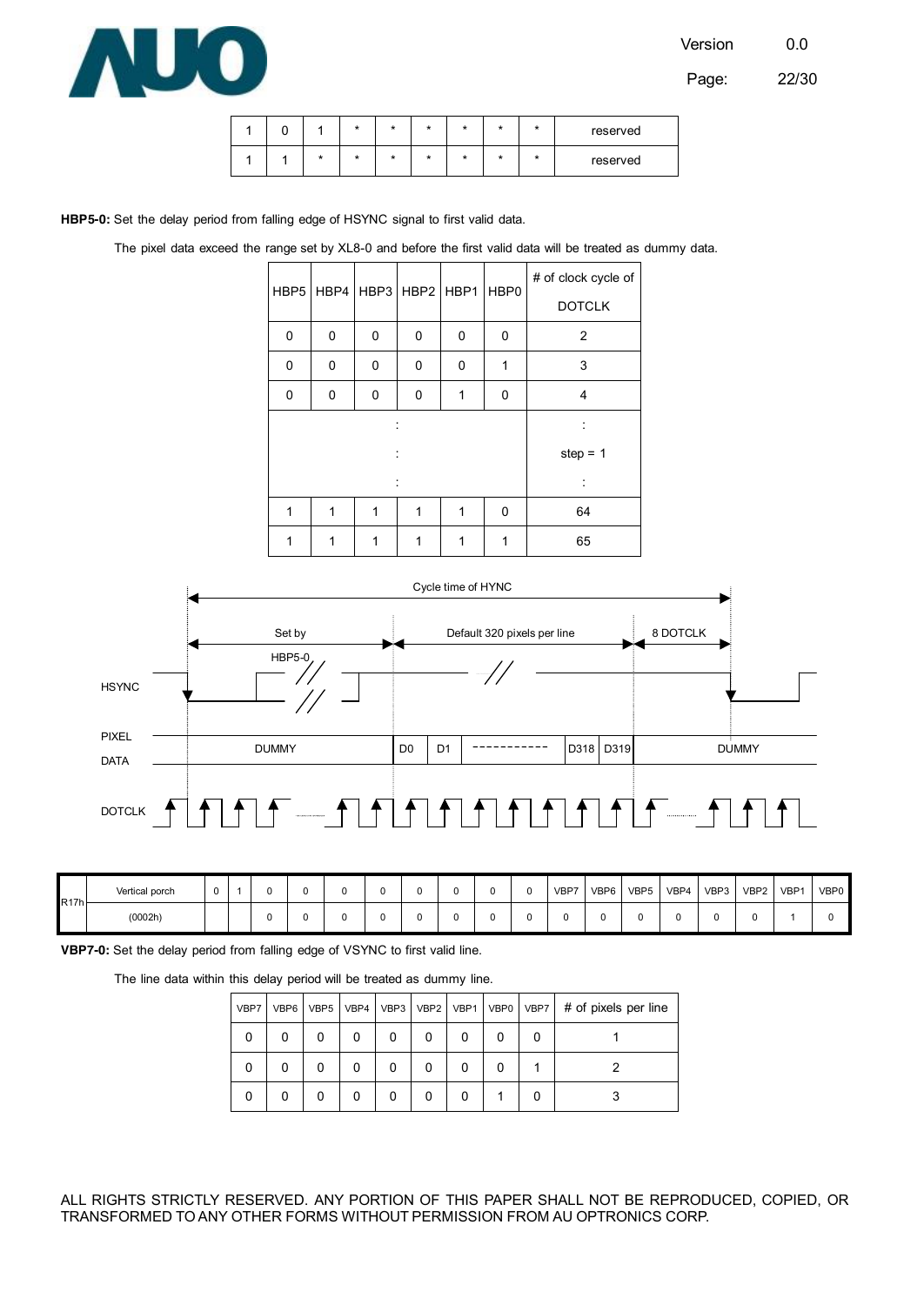

|          |          |         | ٠       |         |         |         |         | ٠          |
|----------|----------|---------|---------|---------|---------|---------|---------|------------|
|          |          |         | ٠       |         |         |         |         | step = $1$ |
|          |          |         | ٠       |         |         |         |         | $\cdot$    |
| 0        | 0        | 1       | 1       | 1       | 1       | 1       | 0       | 319        |
| $\Omega$ | $\Omega$ |         |         | 1       | 1       | 1       |         | 320        |
| $\Omega$ | 1        | $\star$ | $\star$ | $\star$ | $\star$ | $\star$ | $\star$ | reserved   |
| и        | $\star$  | $\star$ | $\star$ | $\star$ | $\star$ | $\star$ | $\star$ | reserved   |



| R <sub>1Eh</sub> | Power control (5) |  |  |  |  |  | nOTP | c | VCM <sub>5</sub> | VCM4 | VCM3 | 3 VCM2 VCM1 | VCM <sub>0</sub> |
|------------------|-------------------|--|--|--|--|--|------|---|------------------|------|------|-------------|------------------|
|                  | (002Dh)           |  |  |  |  |  |      |   |                  |      |      |             |                  |

**nOTP:** nOTP equals to "0" after power on reset and VCOMH voltage equals to programmed OTP value.

When nOTP set to "1", setting of VCM5-0 becomes valid and voltage of VCOMH can be adjusted.

**VCM5-0:** Set the VCOMH voltage if nOTP = "1". These bits amplify the VCOMH voltage 0.36 to 0.99 times the VLCD63 voltage.

| R <sub>2Eh</sub> | 3 Gamma | v |  |  |  |  |  |  | u | $\sqrt{2}$<br>v |  | $\sim$<br>ULU |
|------------------|---------|---|--|--|--|--|--|--|---|-----------------|--|---------------|
|                  | (B945h) |   |  |  |  |  |  |  | u | u               |  |               |

**OLO:** When OLO = "1", all R,G and B gamma registers are set by one set of gamma control, R30h to R3Bh.

When OLO = "0", R, G and B gamma registers are set separately by registers R30h to R3Bh, R40h to R4Bh and R50h to R5Bh.

| R <sub>30</sub> h | $y$ control $(1)$ | 0        | × | 0 | 0        | $\Omega$ | 0        | 0           |             |   | PKP12 PKP11 PKP12 | 0 | 0        | 0 | $\Omega$ | 0           | PKP02 PKP01 PKP00 |                   |   |
|-------------------|-------------------|----------|---|---|----------|----------|----------|-------------|-------------|---|-------------------|---|----------|---|----------|-------------|-------------------|-------------------|---|
|                   | (0000h)           |          |   | 0 | 0        | $\Omega$ | 0        | 0           | $\mathbf 0$ | 0 | $\Omega$          | 0 | $\Omega$ | 0 | $\Omega$ | 0           | $\Omega$          | $\Omega$          | 0 |
| <b>R31h</b>       | $y$ control (1)   | 0        |   | 0 | $\Omega$ | 0        | $\Omega$ | 0           |             |   | PKP32 PKP31 PKP32 | 0 | $\Omega$ | 0 | $\Omega$ | $\mathbf 0$ | PKP22 PKP21 PKP20 |                   |   |
|                   | (0200h)           |          |   | 0 | 0        | $\Omega$ | $\Omega$ | 0           | 0           |   | $\Omega$          | 0 | $\Omega$ | 0 | $\Omega$ | $\mathbf 0$ | 0                 | 0                 | 0 |
| R <sub>32</sub> h | $y$ control $(1)$ | $\Omega$ |   | 0 | 0        | $\Omega$ | $\Omega$ | $\mathbf 0$ |             |   | PKP52 PKP51 PKP52 | 0 | $\Omega$ | 0 | $\Omega$ | $\mathbf 0$ |                   | PKP42 PKP41 PKP40 |   |
|                   | (0001h)           |          |   | 0 | 0        | $\Omega$ | 0        | 0           | $\mathbf 0$ | 0 | 0                 | 0 | $\Omega$ | 0 | $\Omega$ | 0           | 0                 | 0                 |   |
| <b>R33h</b>       | $y$ control $(1)$ | 0        |   | 0 | $\Omega$ | $\Omega$ | $\Omega$ | $\mathbf 0$ |             |   | PRP12 PRP11 PRP12 | 0 | $\Omega$ | 0 | $\Omega$ | $\mathbf 0$ | PRP02 PRP01 PRP00 |                   |   |
|                   | (0700h)           |          |   | 0 | 0        | $\Omega$ | 0        | 0           |             |   |                   | 0 | $\Omega$ | 0 | $\Omega$ | 0           | 0                 | 0                 | 0 |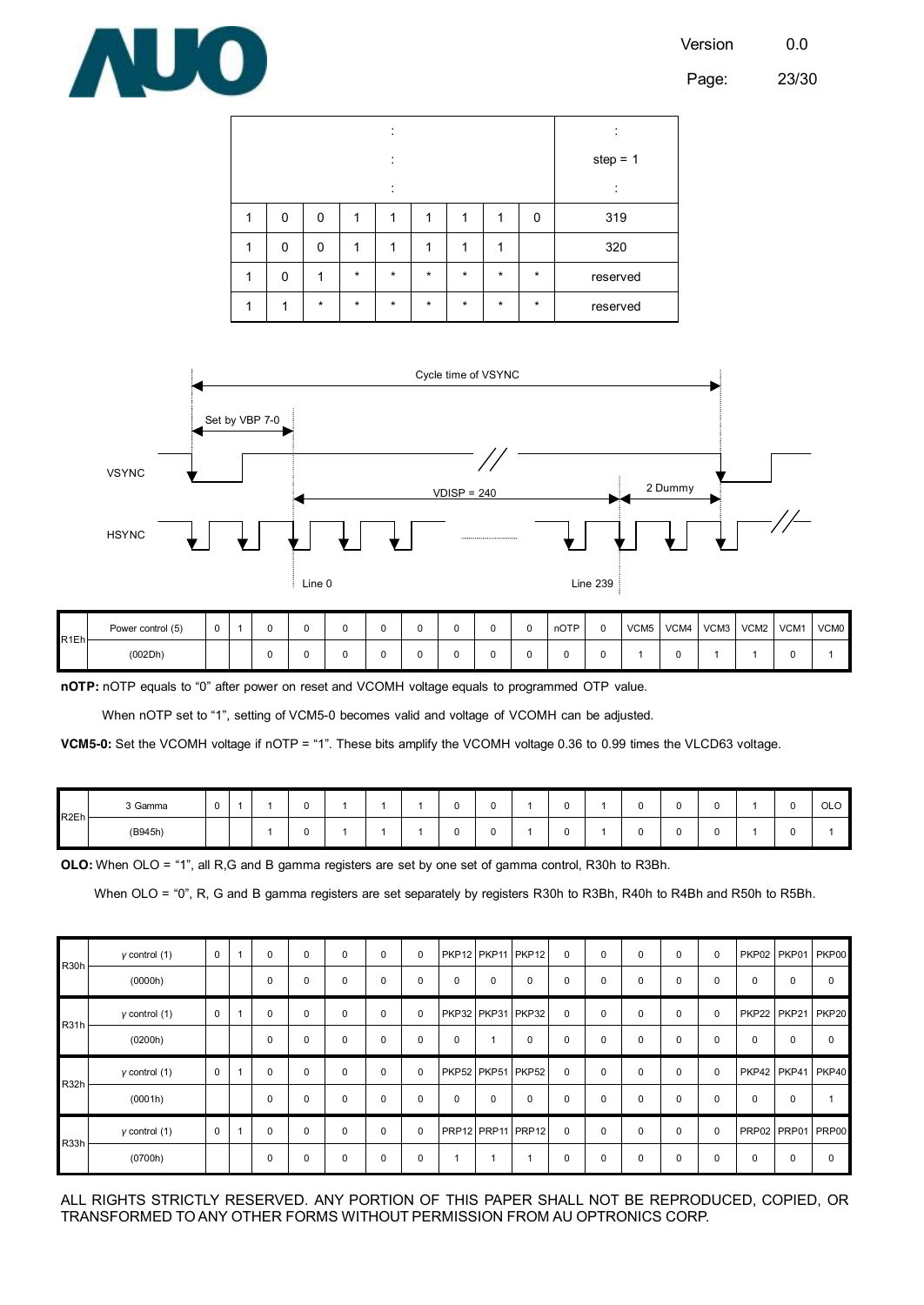

| R <sub>34</sub> h | $y$ control $(1)$ | 0 | 0 | 0        | 0        | 0        | 0           |   |                | PKN12 PKN11 PKN12 | $\mathbf 0$ | $\Omega$ | $\Omega$ | $\mathbf 0$ | 0           |          | PKN02 PKN01 PKN00 |   |
|-------------------|-------------------|---|---|----------|----------|----------|-------------|---|----------------|-------------------|-------------|----------|----------|-------------|-------------|----------|-------------------|---|
|                   | (0405h)           |   | 0 | $\Omega$ | 0        | 0        | 0           |   | $\mathbf 0$    | $\mathbf 0$       | $\mathbf 0$ | 0        | 0        | $\mathbf 0$ | 0           |          | 0                 |   |
| <b>R35h</b>       | $y$ control $(1)$ | 0 | 0 | $\Omega$ | 0        | 0        | 0           |   |                | PKN32 PKN31 PKN32 | 0           | 0        | 0        | 0           | 0           |          | PKN22 PKN21 PKN20 |   |
|                   | (0202h)           |   | 0 | $\Omega$ | $\Omega$ | $\Omega$ | 0           | 0 | $\overline{ }$ | $\mathbf 0$       | $\mathbf 0$ | $\Omega$ | $\Omega$ | $\mathbf 0$ | 0           | $\Omega$ |                   | 0 |
|                   |                   |   |   |          |          |          |             |   |                |                   |             |          |          |             |             |          |                   |   |
|                   | $y$ control $(1)$ | 0 | 0 | $\Omega$ | $\Omega$ | $\Omega$ | 0           |   |                | PKN52 PKN51 PKN52 | $\Omega$    | $\Omega$ | $\Omega$ | 0           | 0           |          | PKN42 PKN41 PKN40 |   |
| R <sub>36</sub> h | (0707h)           |   | 0 | 0        | 0        | 0        | 0           |   |                |                   | 0           | 0        | $\Omega$ | $\mathbf 0$ | 0           |          |                   |   |
| R37h              | $y$ control $(1)$ | 0 | 0 | 0        | 0        | $\Omega$ | $\mathbf 0$ |   |                | PRN12 PRN11 PRN12 | $\Omega$    | $\Omega$ | $\Omega$ | $\mathbf 0$ | $\mathbf 0$ |          | PRN02 PRN01 PRN00 |   |

When OLO = "0", R30h-R3Bh are registers to adjust the gamma register values on the output of source S(3n), where n = 0 to 319. S(3n) are the red color source output when BGR = "0".

When OLO = "1", R30h-R3Bh are registers to adjust the gamma register values on the output of all source S0 to S959.

**PKP52–00:** Gamma micro adjustment register for the positive polarity output.

PRP12-00: Gradient adjustment register for the positive polarity output.

PKN52-00: Gamma micro adjustment register for the negative polarity output.

PRN12-00: Gradient adjustment register for the negative polarity output.

| R3Ah  | $\gamma$ control (2) |  |  |  |   |  | VRP14 VRP13 VRP12 VRP11 VRP10 |  |  | VRP03 VRP02 VRP01 VRP00 |  |  |
|-------|----------------------|--|--|--|---|--|-------------------------------|--|--|-------------------------|--|--|
|       | (0700h)              |  |  |  | 0 |  |                               |  |  | 0                       |  |  |
| R3Bhl | $y$ control $(2)$    |  |  |  |   |  | VRN14 VRN13 VRN12 VRN11 VRN10 |  |  | VRN03 VRN02 VRN01 VRN00 |  |  |
|       |                      |  |  |  |   |  |                               |  |  |                         |  |  |

**VRP14-00:** Adjustment register for amplification adjustment of the positive polarity output.

**VRN14-00:** Adjustment register for the amplification adjustment of the negative polarity output.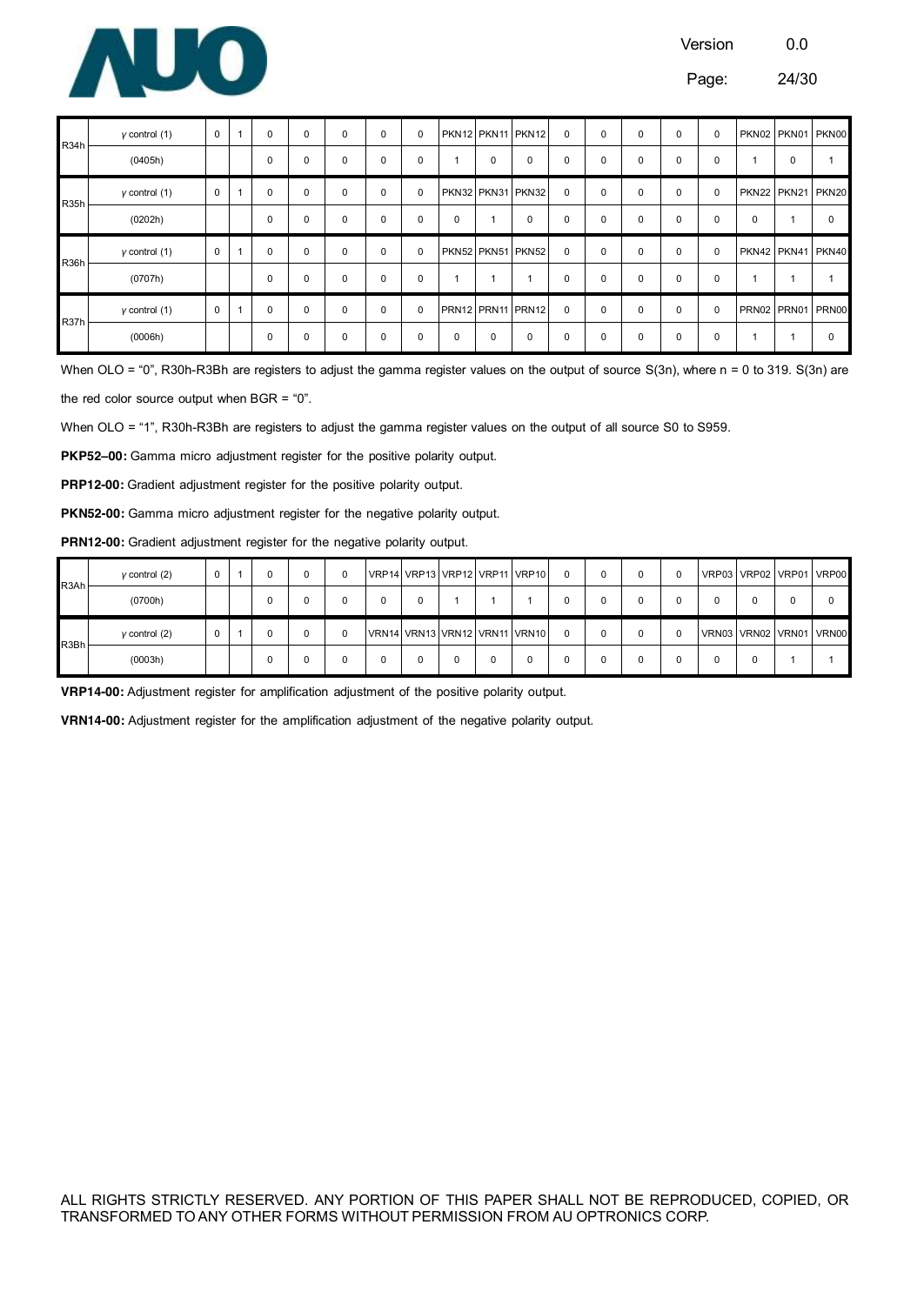

Page: 25/30

### **F. Optical specifications (Note 1, 2)**

| Item                      | <b>Symbol</b> | <b>Condition</b>              | Min.                     | Typ. | Max.                         | <b>Unit</b> | <b>Remark</b> |
|---------------------------|---------------|-------------------------------|--------------------------|------|------------------------------|-------------|---------------|
| Response Time             |               |                               |                          |      |                              |             |               |
| <b>Rise</b>               | Tr            | $\theta = 0^{\circ}$          | $\overline{\phantom{a}}$ | 10   | 20                           | ms          | Note 3        |
| Fall                      | <b>Tf</b>     |                               | -                        | 15   | 25                           | ms          |               |
| Contrast ratio            | <b>CR</b>     | At optimized<br>viewing angle | 150                      | 300  | $\overline{a}$               |             | Note 5, 6     |
| <b>Viewing Angle</b>      |               |                               |                          |      |                              |             |               |
| Top                       |               |                               | 35                       | 50   |                              |             |               |
| <b>Bottom</b>             |               | $CR \ge 10$                   | 40                       | 55   |                              | deg.        | Note 7, 8     |
| Left                      |               |                               | 45                       | 60   |                              |             |               |
| Right                     |               |                               | 45                       | 60   | $\qquad \qquad \blacksquare$ |             |               |
| Transmittance             | Tr            | $\theta = 0^{\circ}$          |                          | 7.2  |                              | $\%$        |               |
| <b>NTSC</b>               |               |                               | 50                       | 60   |                              | $\%$        |               |
|                           | X             | $\theta = 0^{\circ}$          |                          | 0.31 |                              |             |               |
| <b>White Chromaticity</b> | y             | $\theta = 0^{\circ}$          |                          | 0.33 |                              |             | Note 9        |

Note 1: Measurement should be performed in the dark room, optical ambient temperature =25°C, and backlight current  $I_L$ =20 mA

Note 2: To be measured on the center area of panel with a field angle of 1°by Topcon luminance meter BM-7, after 10 minutes operation.

Note 3: Definition of response time:

The output signals of photo detector are measured when the input signals are changed from "black" to "white"(falling time) and from "white" to "black"(rising time), respectively.





Contrastratio = 
$$
\frac{Photo \text{ detector output when LCD is at "White" state}}{Photo \text{ detector output when LCD is at "Black" state})
$$

Note 5. Contrast ratio is calculated with the following formula.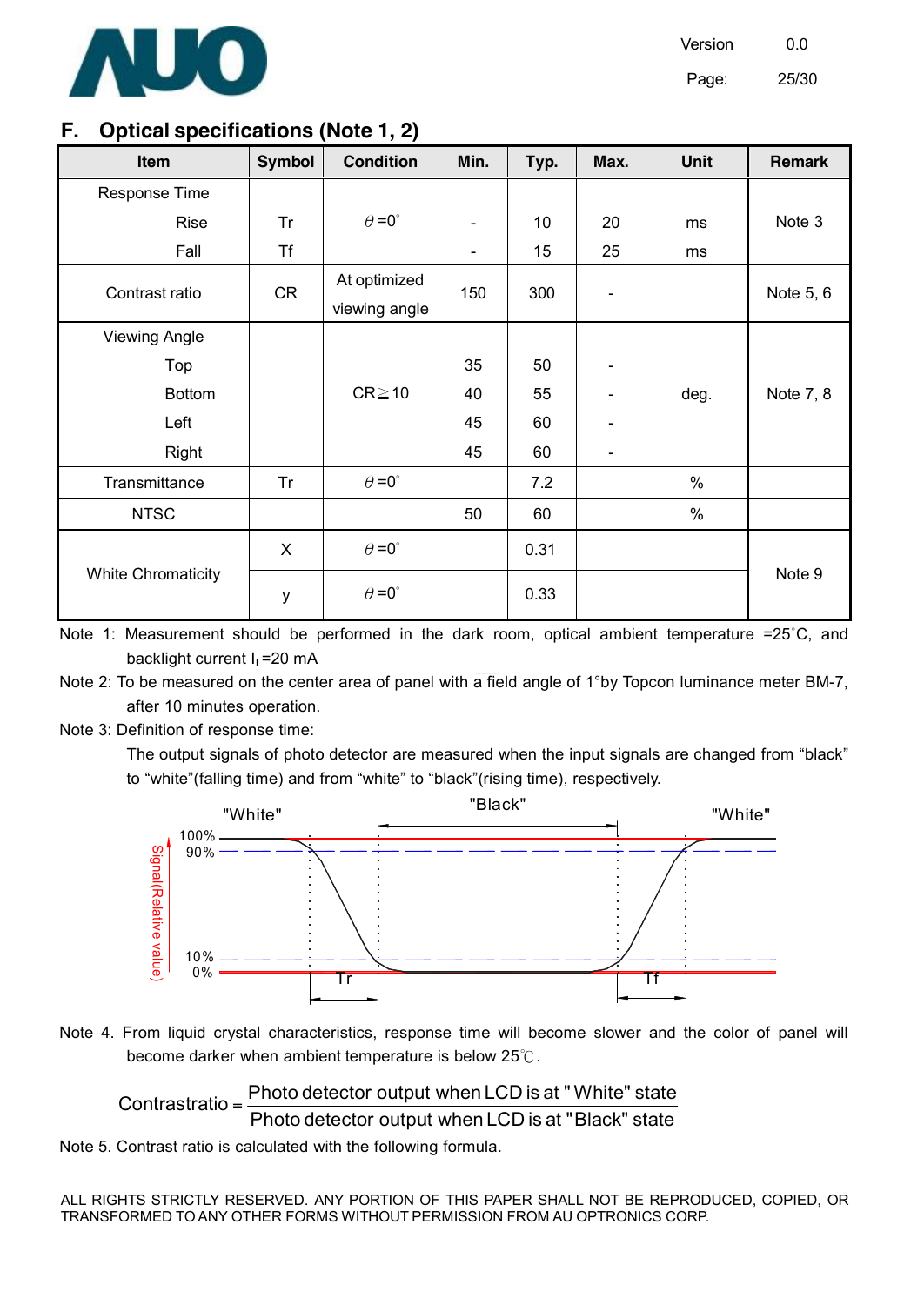Page: 26/30



Note 6. White Vi=Vi50  $\overline{+}$  1.5V

Black Vi=Vi50  $+ 2.0V$ 

"±" means that the analog input signal swings in phase with COM signal.

 $\overline{f}$  means that the analog input signal swings out of phase with COM signal.

Vi50 :The analog input voltage when transmission is 50%

The 100% transmission is defined as the transmission of LCD panel when all the input terminals of module are electrically opened.

Note 7. Definition of viewing angle: refer to figure as below.



- Note 8. The viewing angles are measured at the center area of the panel when all the input terminals of LCD panel are electrically opened.
- Note 9.Color Filter white chromaticity is for reference. Actual panel white chromaticity varies based on different light sources.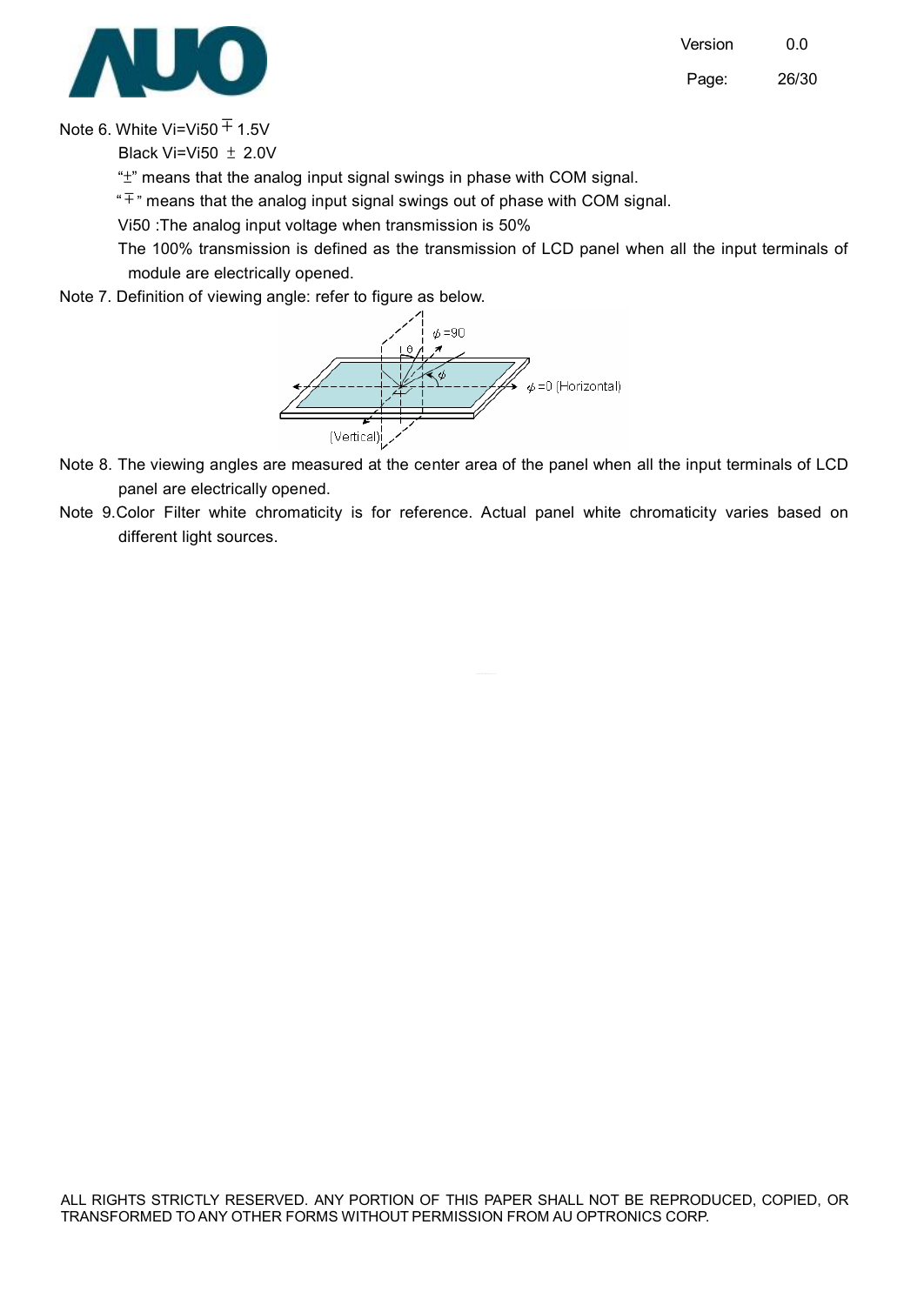

# **G. Reliability Test Items**

| No.            | <b>Test items</b>                 | <b>Conditions</b>                                                              | <b>Remark</b> |               |
|----------------|-----------------------------------|--------------------------------------------------------------------------------|---------------|---------------|
|                | <b>High Temperature Storage</b>   | Ta= $85^\circ$ C                                                               | 240Hrs        |               |
| $\overline{2}$ | Low Temperature Storage           | Ta= -30 $\degree$ C                                                            | 240Hrs        |               |
| 3              | <b>High Temperature Operation</b> | Ta= $70^{\circ}$ C                                                             | 240Hrs        |               |
| 4              | Low Temperature Operation         | Ta= -20℃                                                                       | 240Hrs        |               |
| 5              | High Temperature & High Humidity  | Ta= 60℃. 90% RH                                                                | $240$ Hrs     | Operation     |
| 6              | <b>Heat Shock</b>                 | -25 $^\circ$ C $\sim$ 70 $^\circ$ C, 50 cycle,                                 | 2Hrs/cycle    | Non-operation |
| 7              | Electrostatic Discharge           | $\pm 200V, 200pF(0\Omega)$ , once for each terminal                            |               | Non-operation |
| 8              | Vibration (With Carton)           | Random vibration:<br>$0.015G^2$ /Hz from 5~200Hz<br>-6dB/Octave from 200~500Hz |               | IEC 68-34     |
| 9              | Drop (With Carton)                | Height: 60cm<br>1 corner, 3 edges, 6 surfaces                                  |               |               |

Note 1: In the standard conditions, there is no display function NG issue occurred. All the cosmetic specification is judged before the reliability stress.

Note 2: Ta: Ambient temperature.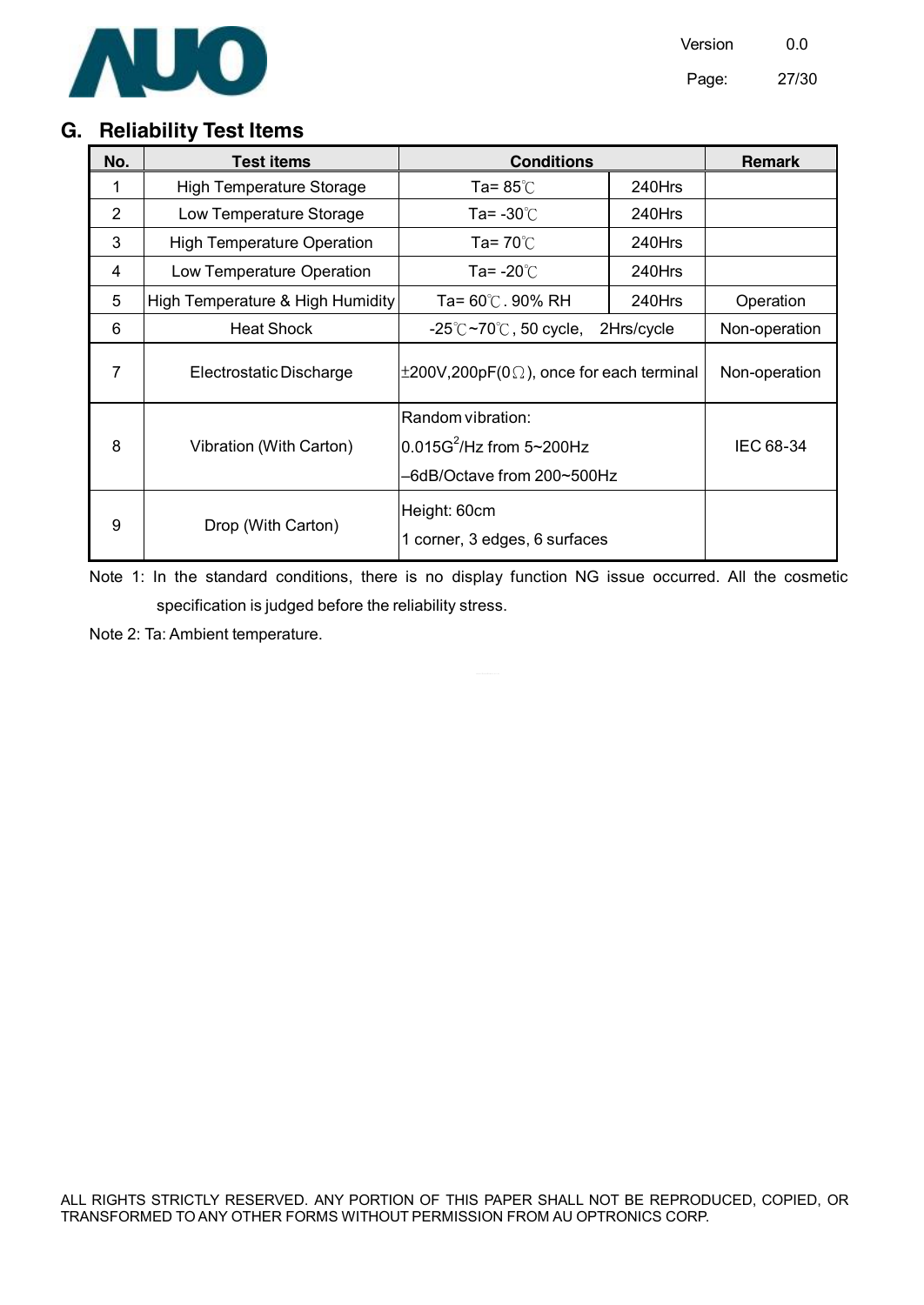

# **H. Packing Form**

TBD

Version 0.0 Page: 28/30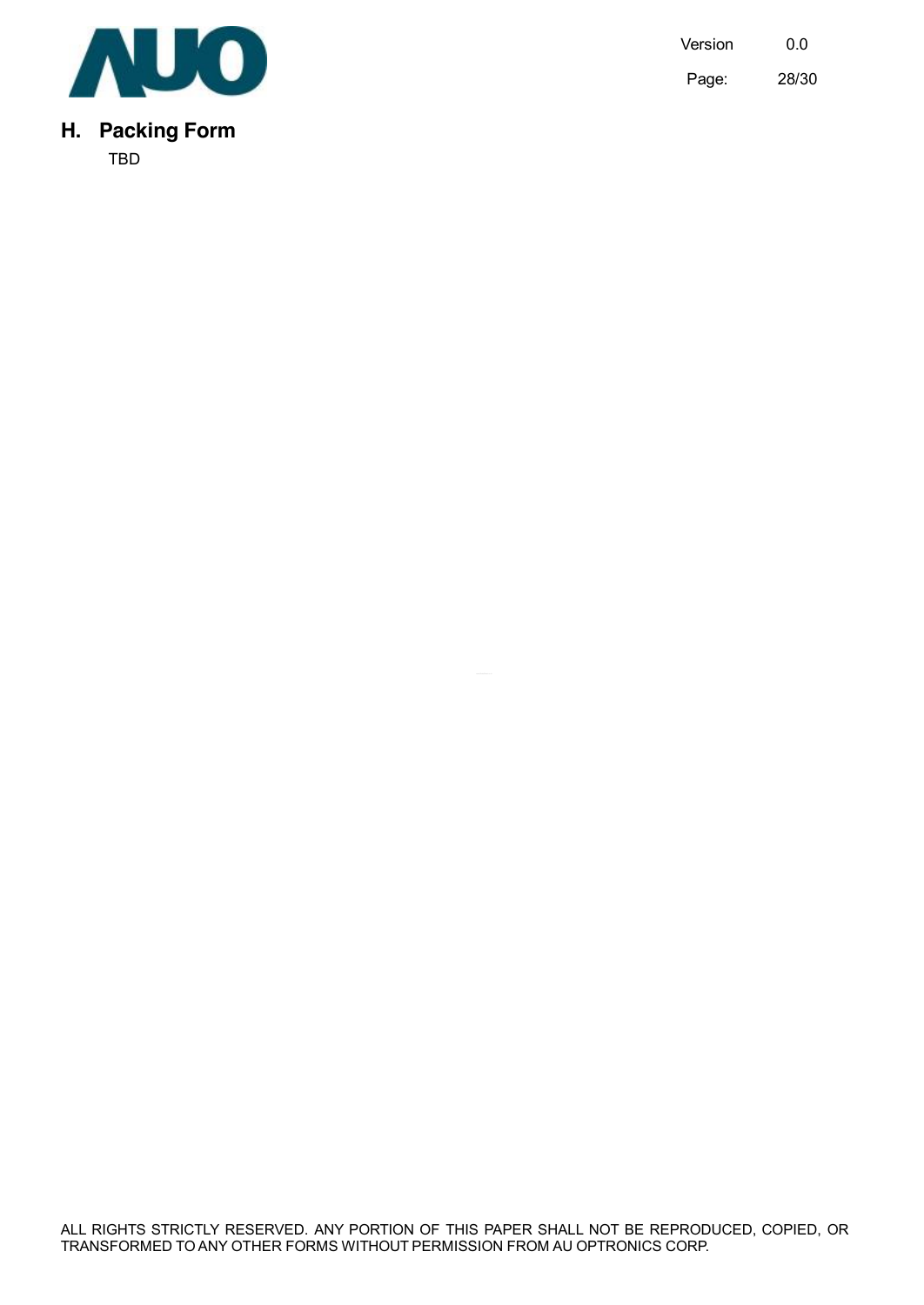

Version 0.0 Page: 29/30

# **I. Application Note**

#### **1. Application circuit**

The folowing drawing is the application circuit recommended.